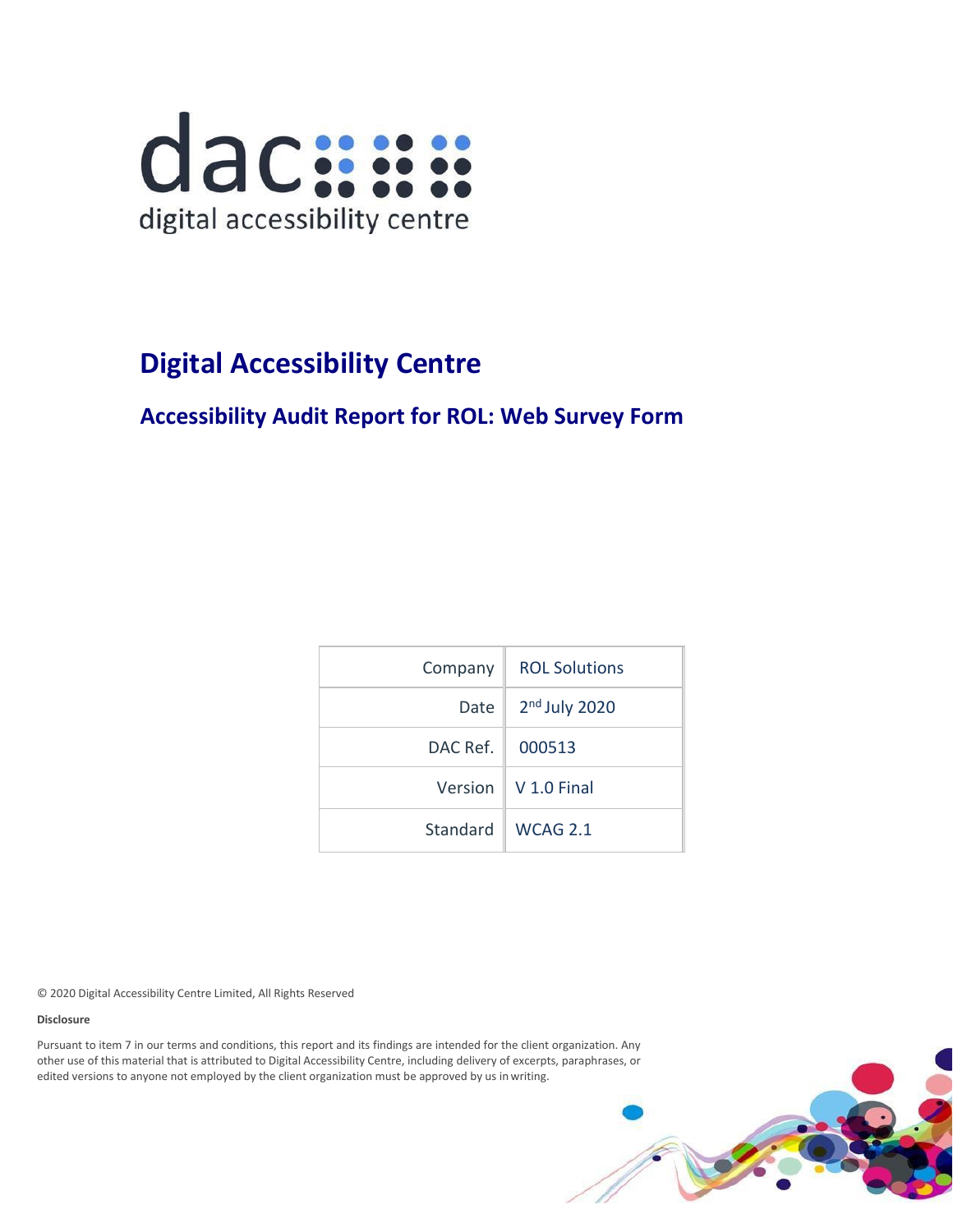## <span id="page-1-0"></span>**Document Control**

| Site name:                               | ROL - Web Survey                                                                                                                      |
|------------------------------------------|---------------------------------------------------------------------------------------------------------------------------------------|
| Client:                                  | <b>ROL Solutions</b>                                                                                                                  |
| Project lead:                            | RR (Full name removed for privacy reasons)                                                                                            |
| User Testing lead/support:               | MM (Full name removed for privacy reasons)                                                                                            |
| <b>Technical Auditing Report Author:</b> | RR (Full name removed for privacy reasons)                                                                                            |
| Quality checked by:                      | CE (Full name removed for privacy reasons)                                                                                            |
| Address:                                 | <b>Digital Accessibility Centre</b><br>Stephen Lloyd Suite (Unit 18)<br>D'arcy Business Park<br>Llandarcy<br>Neath<br><b>SA10 6FG</b> |
| Contact details:                         | info@digitalaccessibilitycentre.org                                                                                                   |
| Phone:                                   | 01792 815267                                                                                                                          |
| Date of audit:                           | 14th of February 2020                                                                                                                 |
| Date of re-test:                         | $29th$ of June 2020                                                                                                                   |
| Date of second re-test:                  | 2 <sup>nd</sup> of July 2020                                                                                                          |
| Date Report Issued:                      | 2 <sup>nd</sup> of July 2020                                                                                                          |

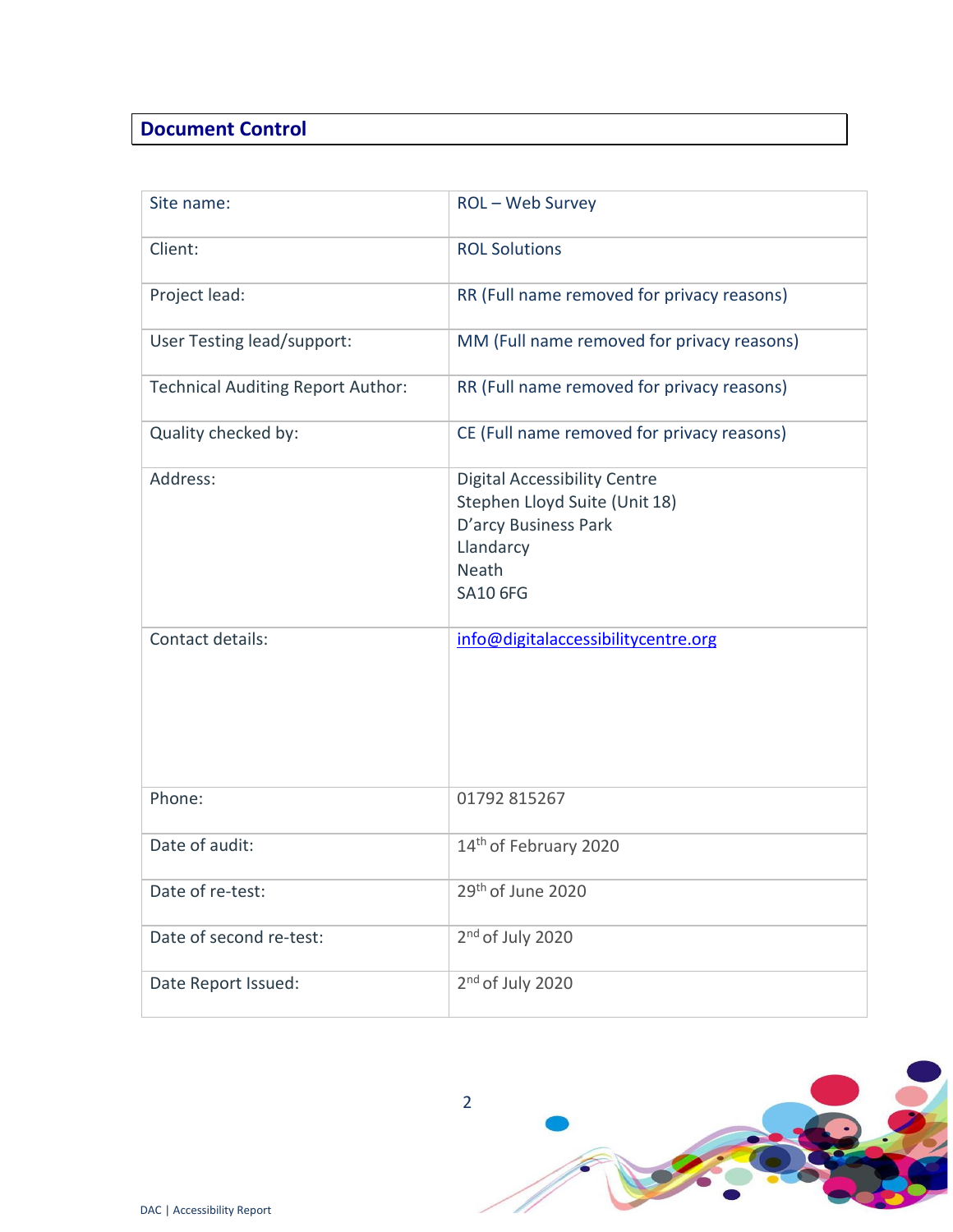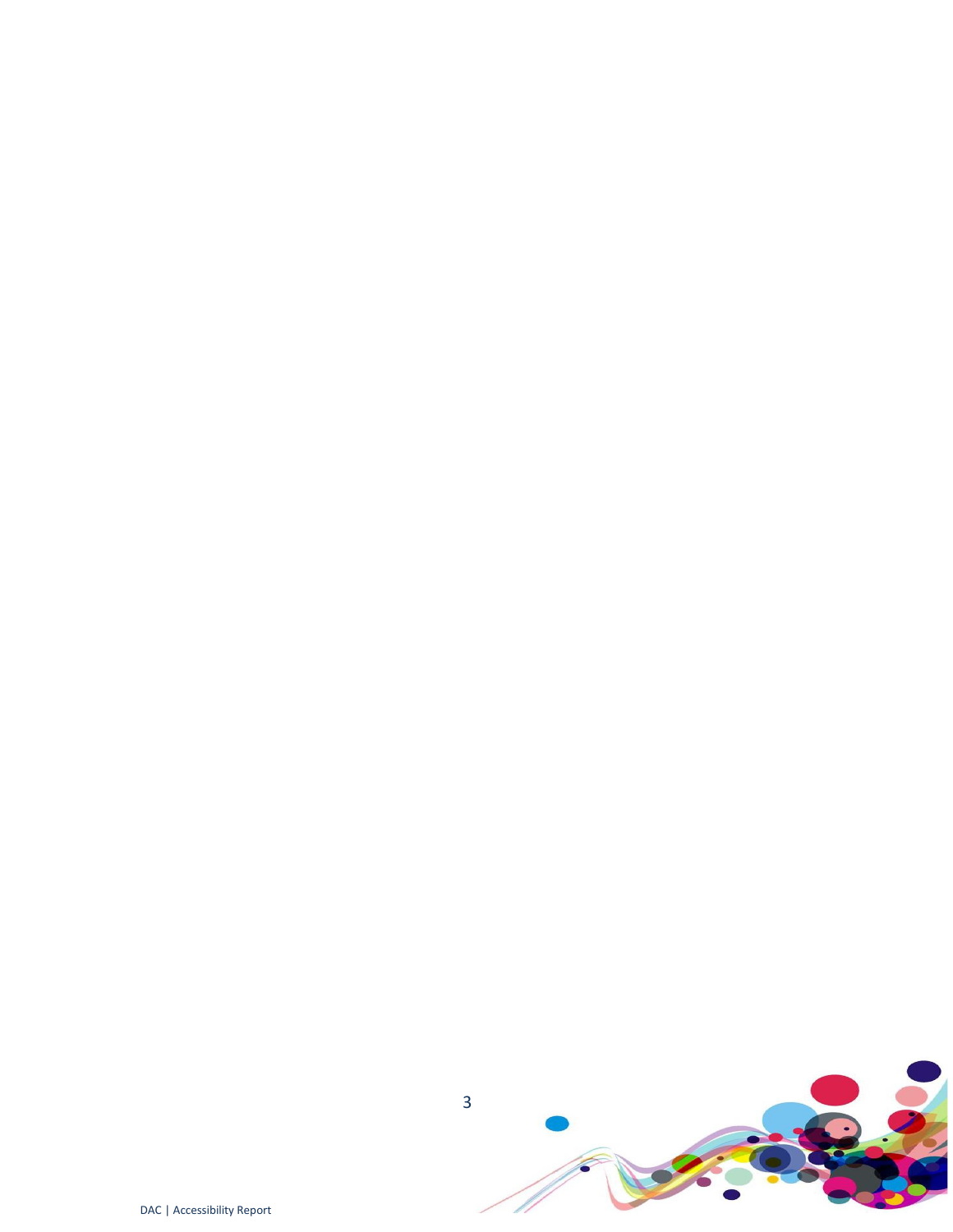## <span id="page-3-0"></span>**Contents**

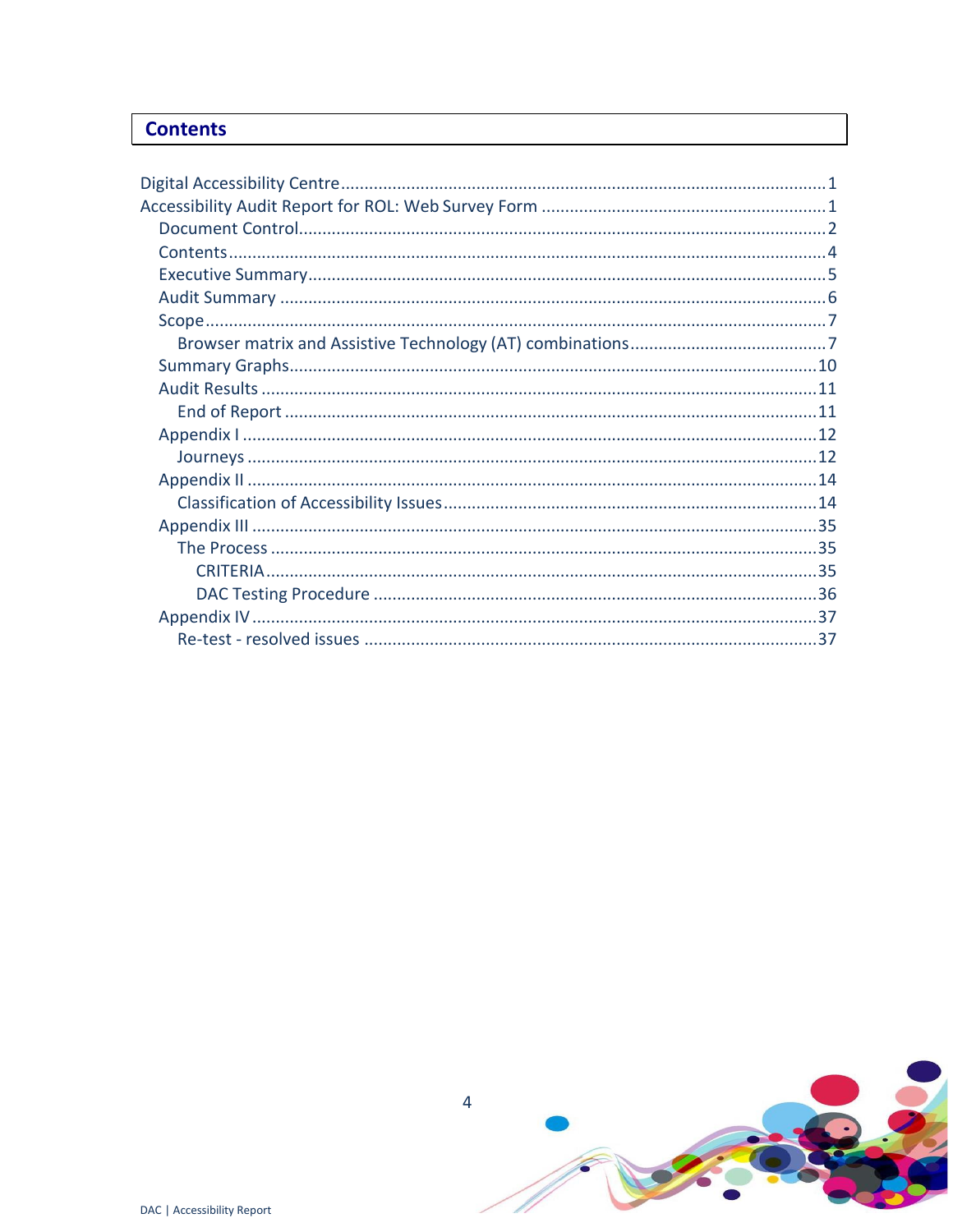### <span id="page-4-0"></span>**Executive Summary**

An accessibility audit for ROL Solutions was carried out by the Digital Accessibility Centre (DAC) user/technical team on 14<sup>th</sup> of February 2020.

The ROL Web Survey was assessed against the Web Content **Accessibility Guidelines WCAG** [2.1.](https://www.w3.org/TR/WCAG21/)

A re-test of the service was carried out by the Digital Accessibility Centre (DAC) user/technical team on the 29<sup>th</sup> of June 2020.

A second re-test of the service was carried out by the Digital Accessibility Centre (DAC) user/technical team on the 2<sup>nd</sup> of July 2020.

**Upon second re-test it was found that all previously stated issues have been resolved.**

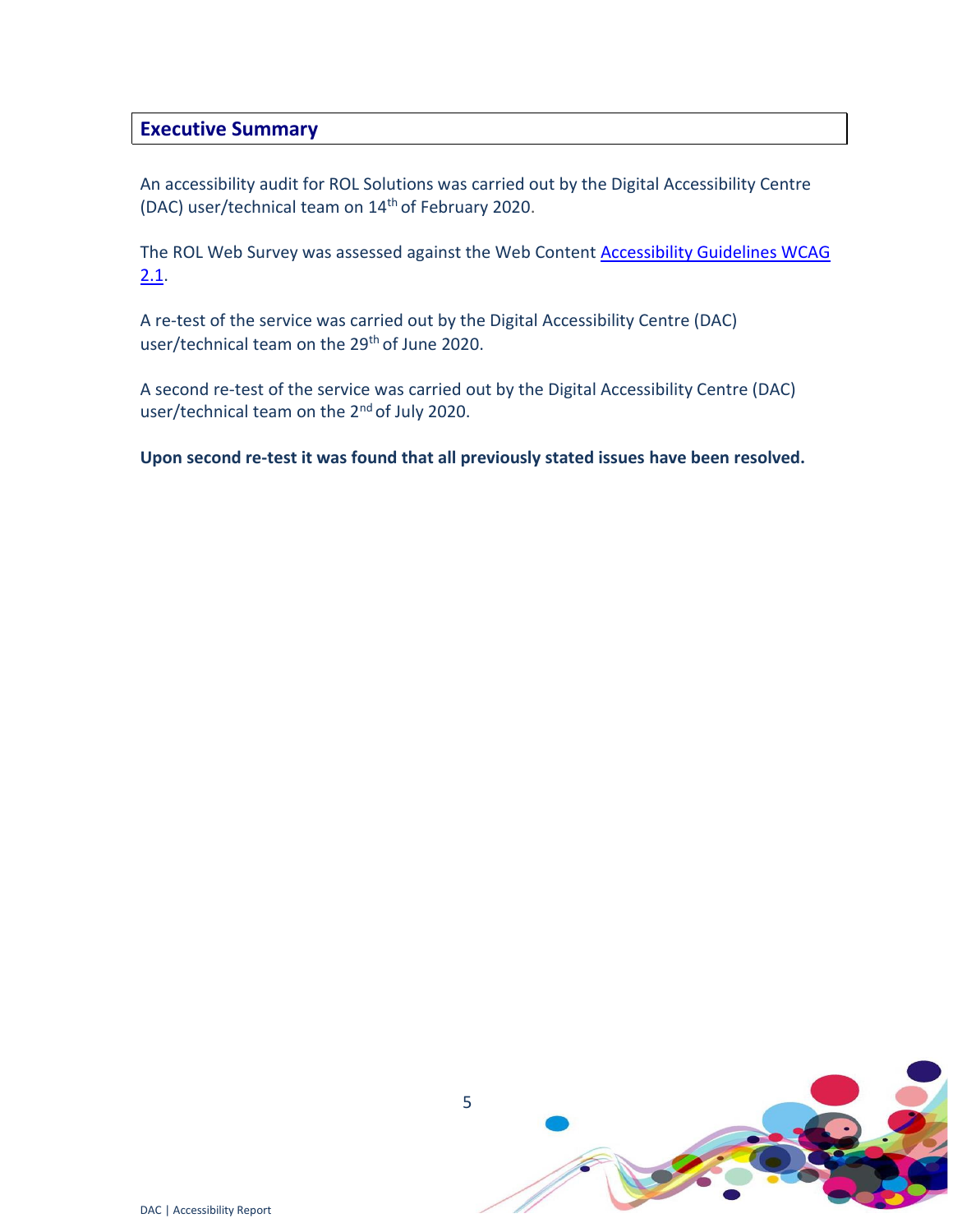### <span id="page-5-0"></span>**Audit Summary**

In order for the website to be eligible for a Digital Accessibility Centre certification, and fall in line with WCAG 2.1 requirements, improvements need to be made in the following areas.

**There are no current outstanding issues.**

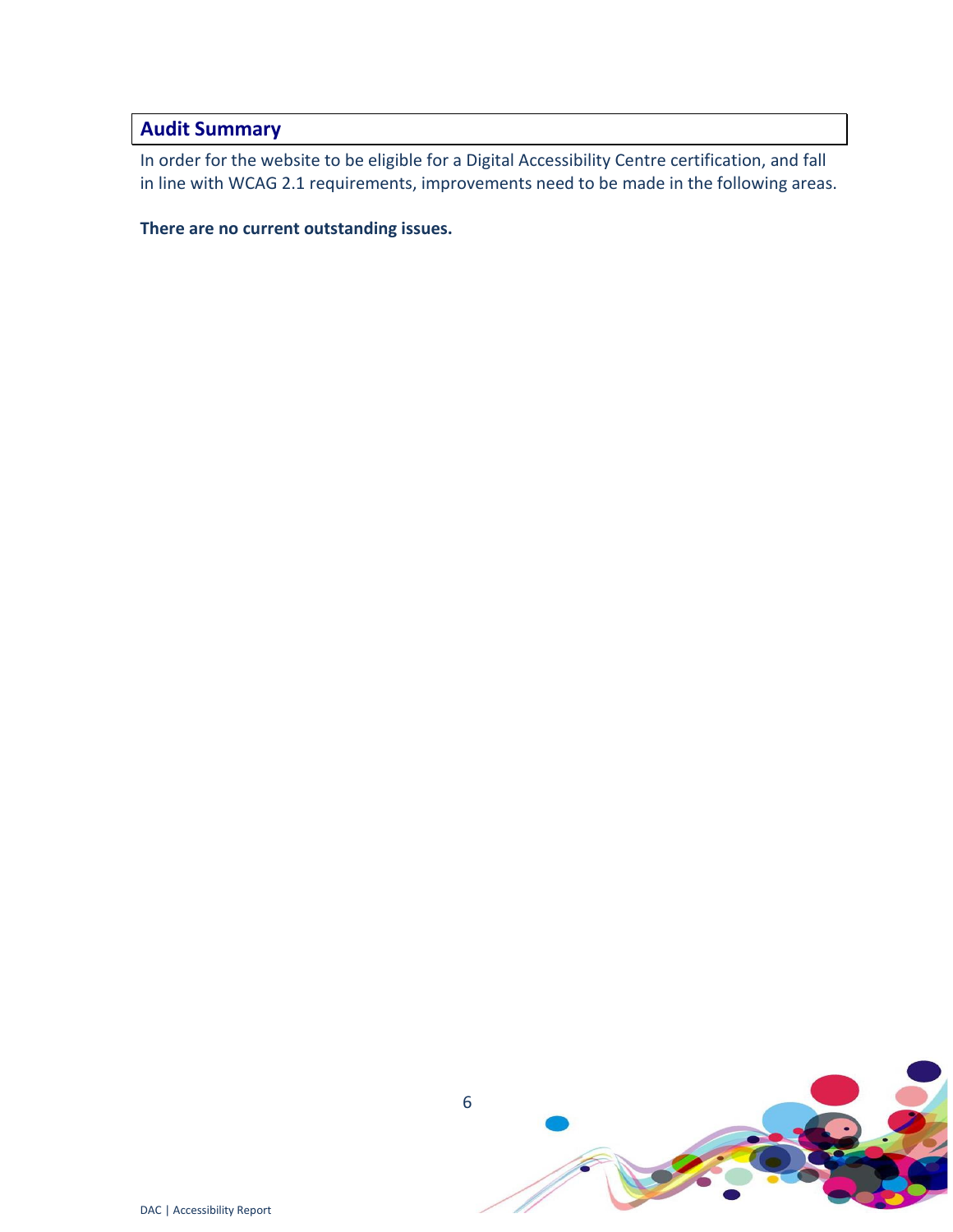### <span id="page-6-0"></span>**Scope**

Exact Task and/or URLs are listed below along with the specific browser and AT set. URL:<http://websurveys2test.gmcloud.co.uk/theme/gm/82140> See **Appendix I** for a full list of tasks and instructions

## <span id="page-6-1"></span>**Browser matrix and Assistive Technology (AT) combinations**

#### **Desktop**

| <b>User type</b>  | <b>Code</b> | <b>Operating</b><br><b>System (OS)</b> | <b>Browser</b> | <b>Assistive</b><br><b>Technology</b>    |
|-------------------|-------------|----------------------------------------|----------------|------------------------------------------|
| <b>Blind</b>      | <b>SR</b>   | Windows                                | <b>IE11</b>    | Jaws 18 and<br>2019                      |
|                   |             |                                        | Firefox        | <b>NVDA</b>                              |
|                   |             | <b>MAC</b>                             | Safari         | <b>VoiceOver</b>                         |
| Mobility (iii)    | <b>VA</b>   | Windows                                | <b>IE11</b>    | <b>Dragon Voice</b><br>Activation<br>V15 |
| Mobility (iii)    | <b>KO</b>   | Windows                                | Chrome         | Keyboard                                 |
|                   |             |                                        | <b>IE11</b>    | Keyboard                                 |
| Deaf (i)          | D           | Windows                                | Firefox        |                                          |
| Colour blind (ii) | CB          | Windows                                | Chrome         | System<br>inverted<br>colours            |
| Dyslexia (ii)     | <b>DX</b>   | Windows                                | Chrome         | $\overline{\phantom{a}}$                 |
| <b>Low Vision</b> | LV          | Windows                                | <b>IE11</b>    | Screen<br>Magnification                  |
| Asperger's (i)    | A           | Windows                                | Firefox        | L.                                       |

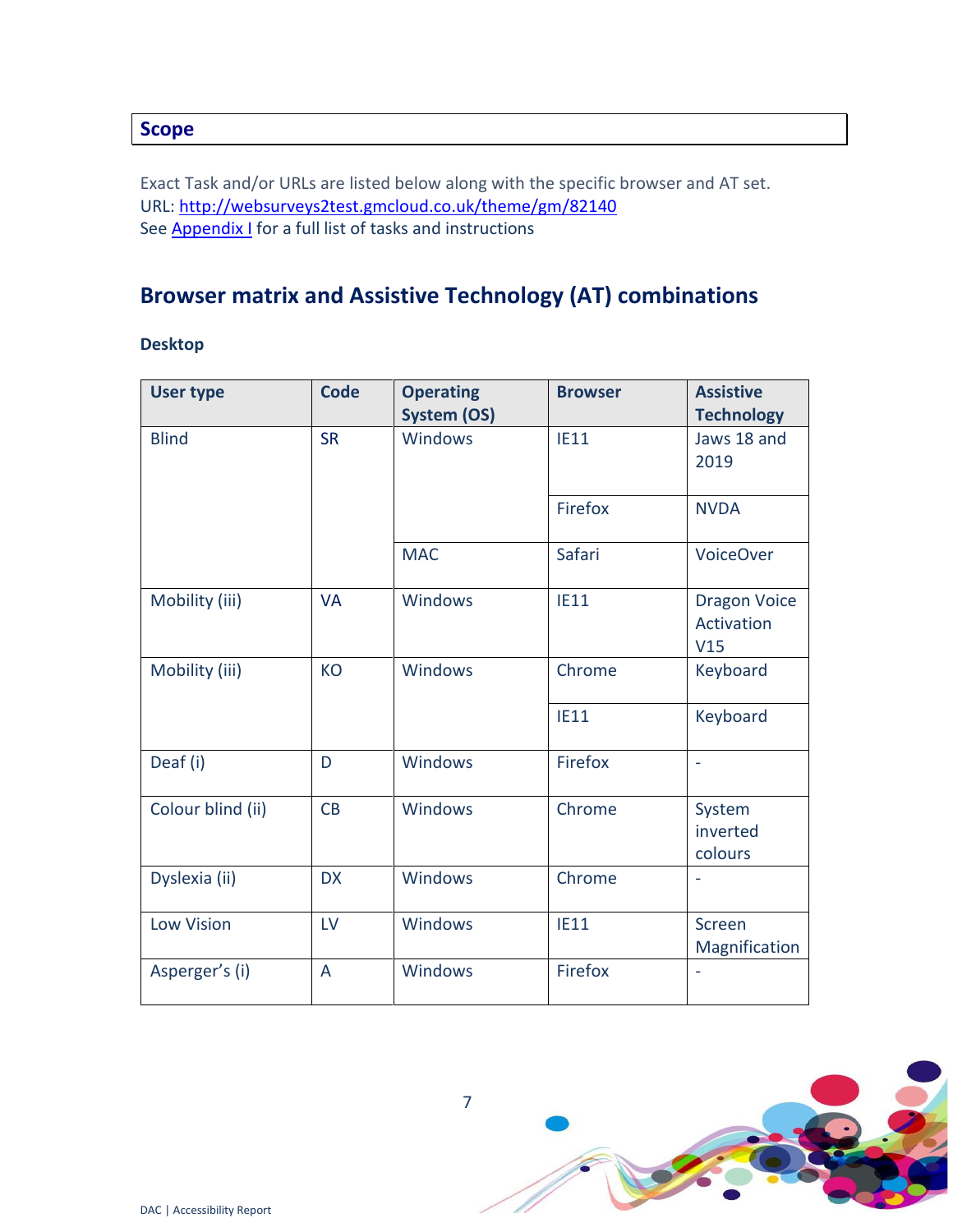| Cognitive Impaired/   Cog | <b>Windows</b> | <b>IE11</b> |  |
|---------------------------|----------------|-------------|--|
| Panic/Anxiety             |                |             |  |

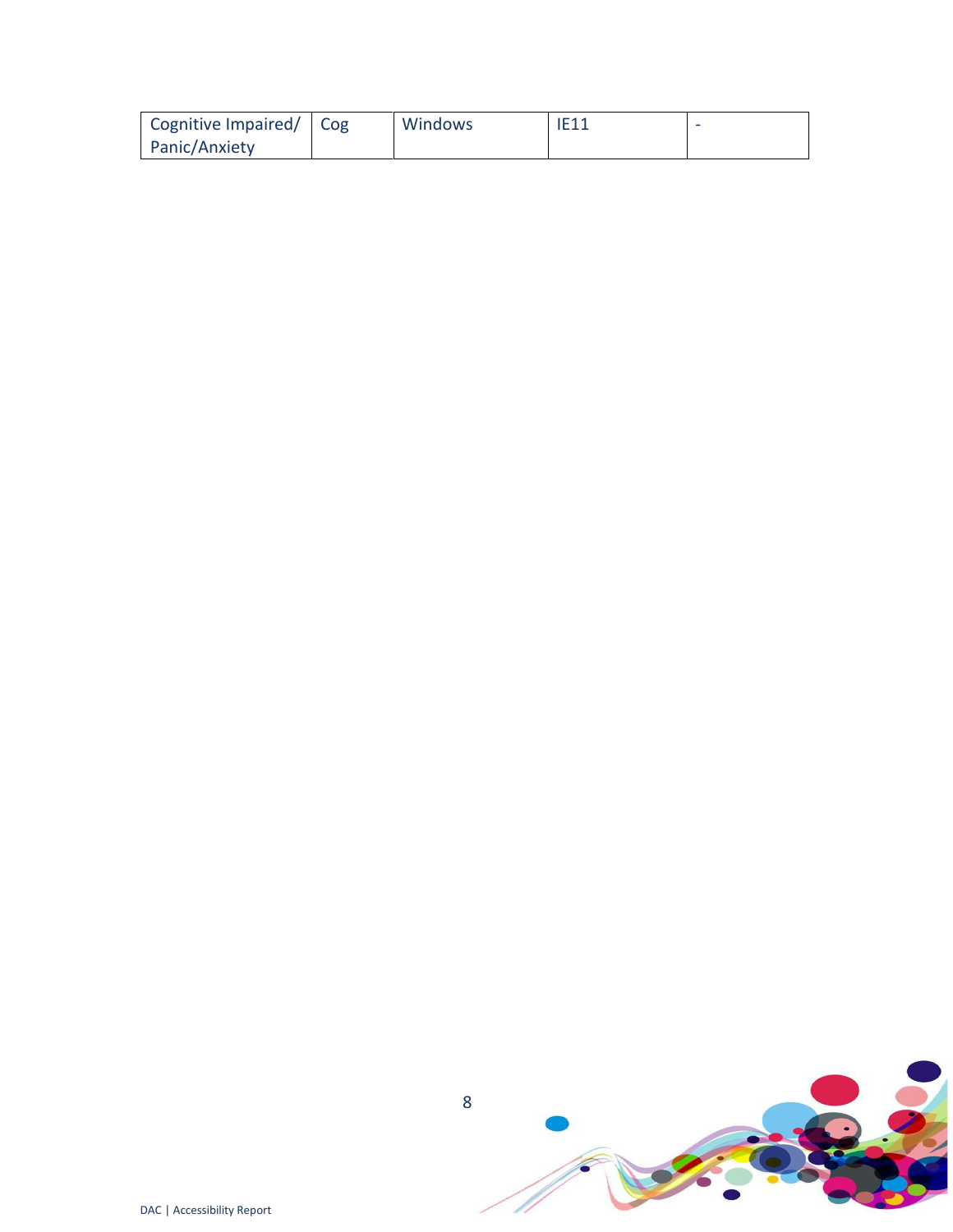## **Mobile/Tablet**

| <b>User type</b>         | <b>Code</b> | <b>Operating</b><br><b>System (OS)</b> | <b>Browser</b>            | <b>Assistive Technology</b>                       |
|--------------------------|-------------|----------------------------------------|---------------------------|---------------------------------------------------|
| <b>Blind</b>             | <b>SR</b>   | iOS                                    | Safari                    | <b>VoiceOver</b>                                  |
|                          |             | Android                                | Firefox                   | <b>Talkback</b>                                   |
| Mobility                 | <b>KO</b>   | iOS                                    | Safari                    | ۰                                                 |
| <b>Mobility</b>          | <b>KO</b>   | Android                                | Android<br><b>Browser</b> |                                                   |
| <b>Deaf</b>              | D           | Android/iOS                            | Android<br>browser/safari |                                                   |
| Colour<br>blind/Dyslexia | CB/DX       | Android/iOS                            | Android<br>browser/safari | System inverted<br>colours/colour blind<br>checks |
| <b>Low Vision</b>        | LV          | Android/iOS                            | Android<br>browser/safari | Screen<br>Magnification/Resizing<br>content       |

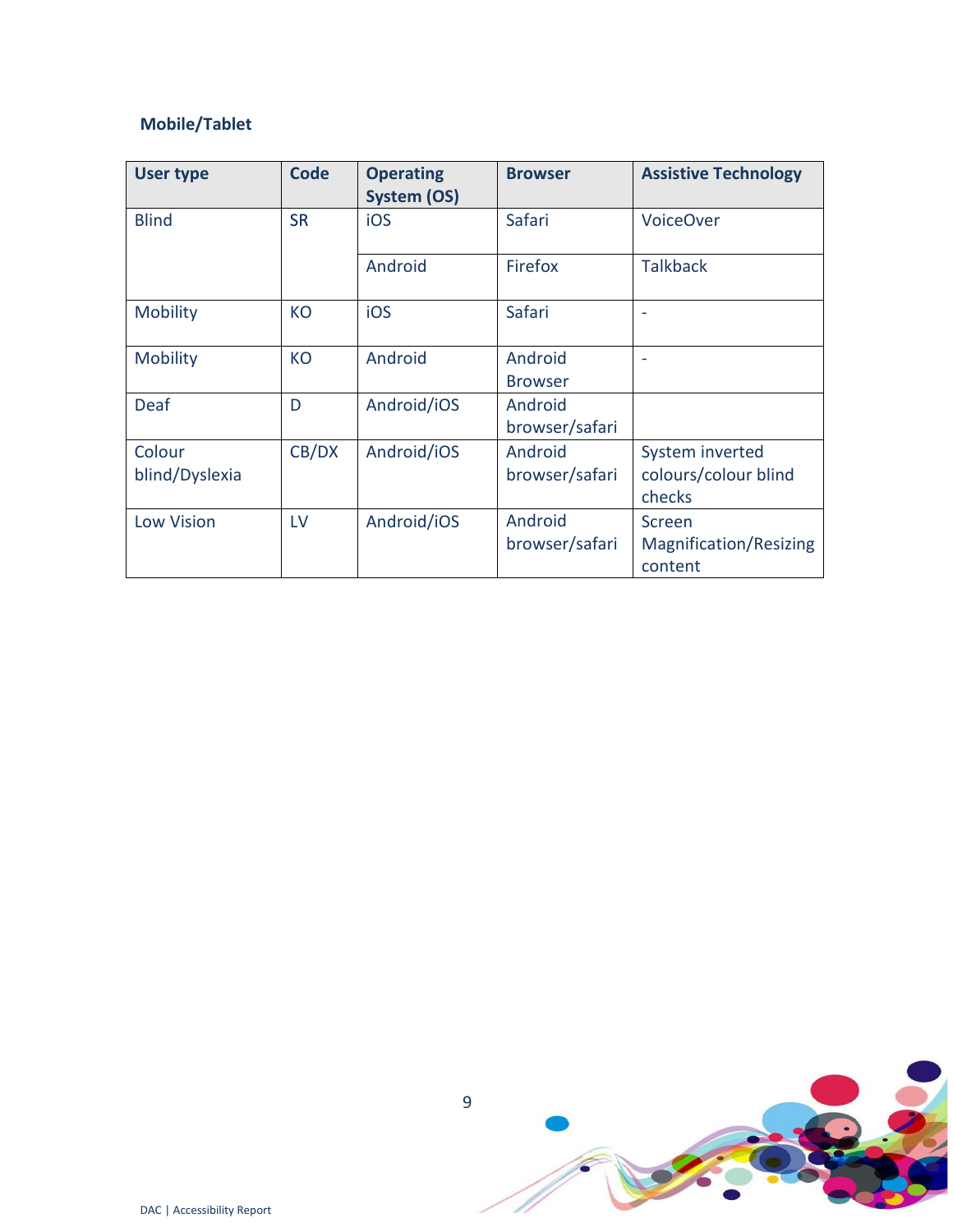## <span id="page-9-0"></span>**Summary Graphs**

The graphs below detail the number of checkpoints that passed, failed or were not applicable to the website.

Please refer to the [Classification of Accessibility Issues](#page-11-2) for more information.

| $\overline{A}$                                             |               |                                  |
|------------------------------------------------------------|---------------|----------------------------------|
| <b>Priority</b><br><b>Level</b><br><b>Checkpoints</b><br>A | <b>Number</b> | <b>Percentage</b>                |
| Number of<br>checkpoints<br>'Passed'                       | 20 (67%)      | WCAG 2.1 High Priority Breakdown |
| Number of<br>checkpoints<br>'Failed'                       | $0(0\%)$      | N/A<br>33%                       |
| Number of<br>checkpoints<br>'Not<br>Applicable<br>(N/A)'   | 10 (33%)      | Pass<br>Fail<br>67%<br>0%        |

| AA                                          |               |                                           |
|---------------------------------------------|---------------|-------------------------------------------|
| <b>Priority Level</b><br><b>Checkpoints</b> | <b>Number</b> | Percentage                                |
| AA                                          |               |                                           |
| Number of<br>checkpoints                    | 14 (70%)      | <b>WCAG 2.1 Medium Priority Breakdown</b> |
| 'Passed'                                    |               |                                           |
| Number of                                   | $0(0\%)$      | N/A                                       |
| checkpoints<br>'Failed'                     |               | 30%                                       |
| Number of                                   | 6(30%)        | Fail<br>0%                                |
| checkpoints                                 |               | Pass<br>70%                               |
| 'Not                                        |               |                                           |
| Applicable                                  |               |                                           |
| (N/A)'                                      |               |                                           |

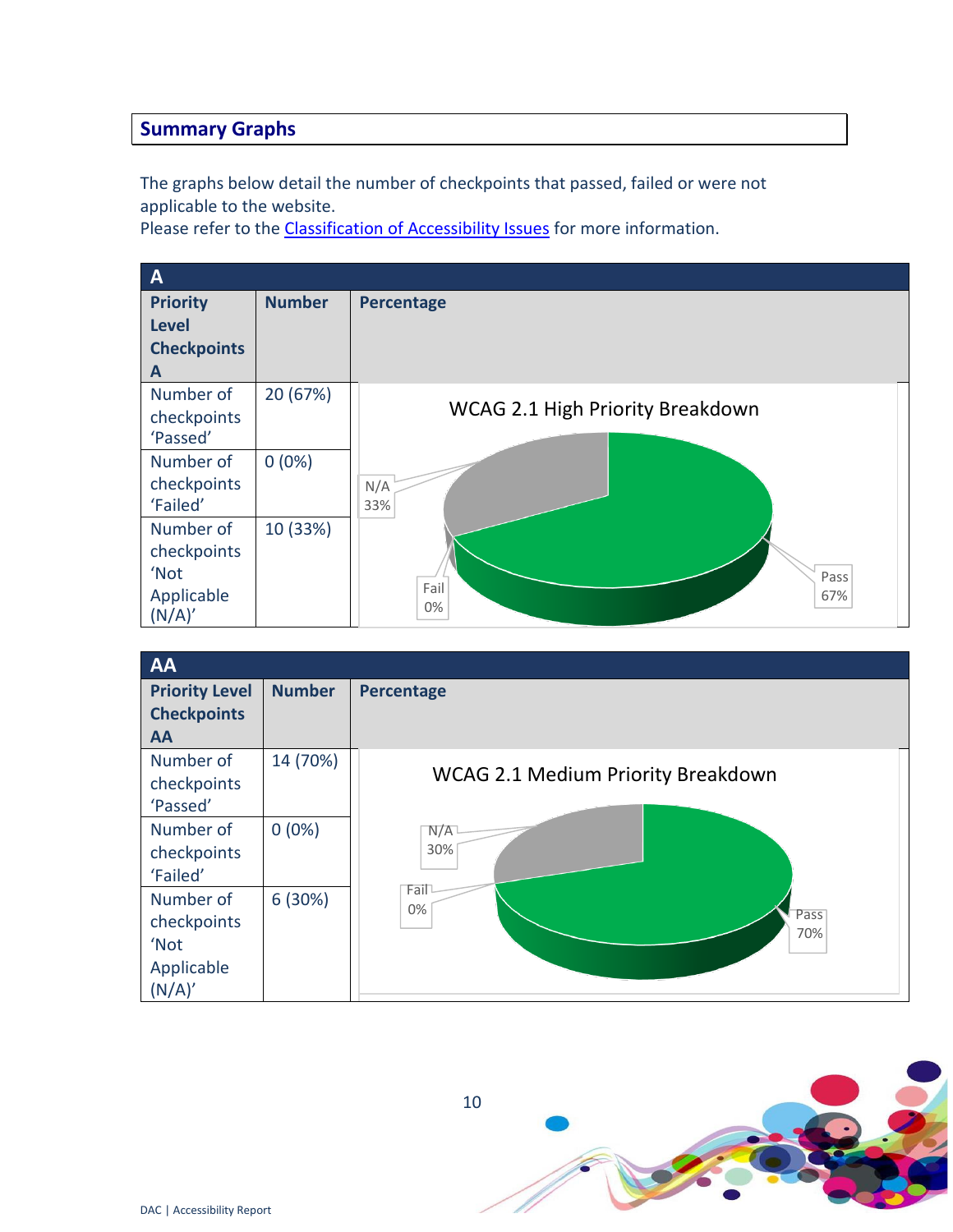| <b>AAA</b>                                  |               |                                        |
|---------------------------------------------|---------------|----------------------------------------|
| <b>Priority Level</b><br><b>Checkpoints</b> | <b>Number</b> | <b>Percentage</b>                      |
| <b>AAA</b>                                  |               |                                        |
| Number of                                   | 11 (39%)      | <b>WCAG 2.1 Low Priority Breakdown</b> |
| checkpoints                                 |               | Pass                                   |
| 'Passed'                                    |               | 39%                                    |
| Number of                                   | $0(0\%)$      |                                        |
| checkpoints<br>'Failed'                     |               |                                        |
| Number of                                   | 17 (61%)      |                                        |
| checkpoints                                 |               | N/A                                    |
| 'Not                                        |               | 61%<br>Fail                            |
| Applicable<br>(N/A)'                        |               | 0%                                     |

### <span id="page-10-0"></span>**Audit Results**

These are the results of the Digital Accessibility Centre accessibility audit by section.

Each area contains a reference to the WCAG success criteria, a brief overview of the issue encountered, a description of issues found along with user testing commentaries and solutions.

<span id="page-10-1"></span>**All previously reported issues have been resolved.**

## **End of Report**

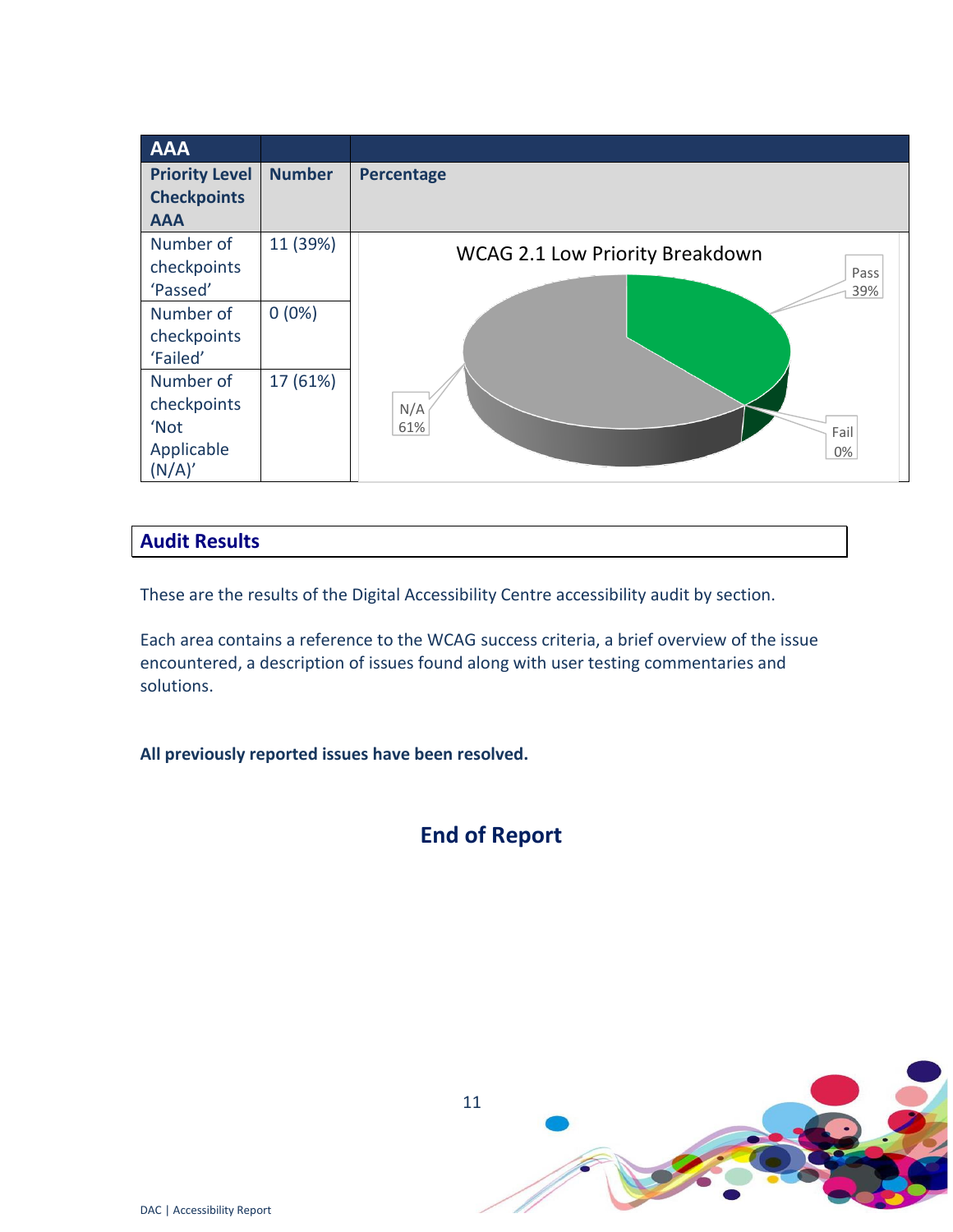### <span id="page-11-0"></span>**Appendix I**

#### <span id="page-11-1"></span>**Journeys**

#### <span id="page-11-2"></span>Task 1 - Survey

Only comment on the quiz pages, not the background image or other elements on the page

URL:

<http://websurveys2test.gmcloud.co.uk/theme/gm/82140>

- Step 1 Choose a rating and then click Continue
- Step 2 Choose The online form and then click Continue
- Step 3 Choose The Process/what happens… and then click Continue
- Step 4 Write DAC test into the text box and then click continue
- Step 5 URL Below

<http://websurveys2test.gmcloud.co.uk/theme/gm/82140?forcePage=5419>

Choose any choice then click Continue

Step 6 - URL Below

<http://websurveys2test.gmcloud.co.uk/theme/gm/82140?forcePage=5420>

Choose any tick box for each choice then click Continue

- Step 7 Choose any tick box then click Continue
- Step 8 Write DAC test for the text box then click continue
- Step 9 URL Below

<http://websurveys2test.gmcloud.co.uk/theme/gm/82140?forcePage=5422>

Choose any tick box then click Continue

- Step 10 Choose a tick box then click Continue
- Step 11 Choose a tick box for each choice then click Continue
- Step 12 URL Below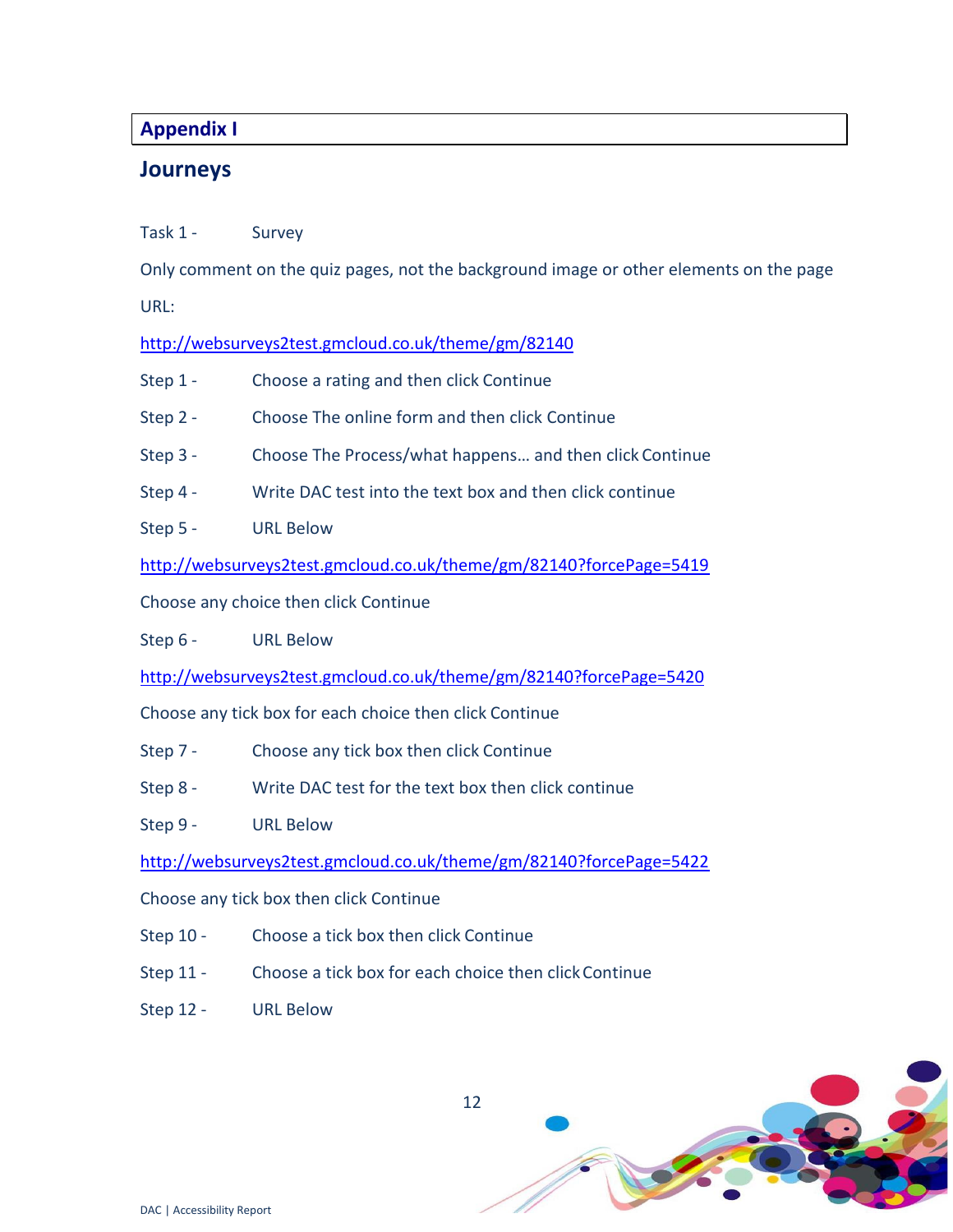<http://websurveys2test.gmcloud.co.uk/theme/gm/82140?forcePage=5423>

Choose a tick box then click Continue

Step 13 - Choose a tick box then click continue

Step 14 - URL Below

<http://websurveys2test.gmcloud.co.uk/theme/gm/82140?forcePage=5426>

Choose a tick box then click Continue

Step 15 - URL Below

<http://websurveys2test.gmcloud.co.uk/theme/gm/82140?forcePage=5433>

Choose a tick box then click Continue

Step 16 - Choose a tick box then click Continue

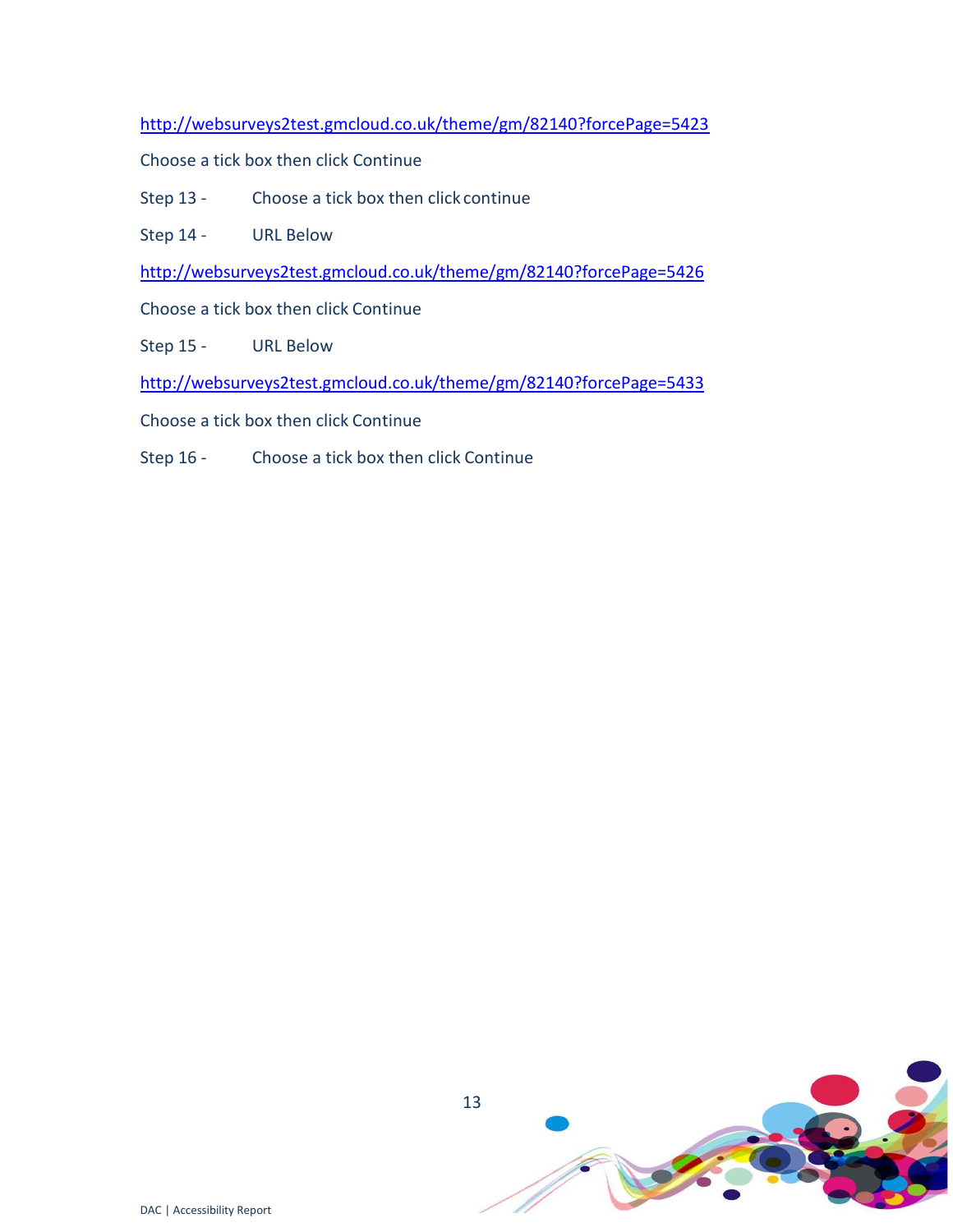## <span id="page-13-1"></span><span id="page-13-0"></span>**Classification of Accessibility Issues**

The following scoring system was used to indicate the status of the sites with regards to each W3C WAI checkpoint up to and including Level AAA:

| <b>Status</b>                      | <b>Description</b>                                                                                                                                                                                               |
|------------------------------------|------------------------------------------------------------------------------------------------------------------------------------------------------------------------------------------------------------------|
| Pass (P)                           | The site meets the requirements of the checkpoint.                                                                                                                                                               |
| <b>Fail (L) Low Priority</b>       | The site almost meets the requirements of the checkpoint. Only<br>a small number of minor problems were identified. The site fails<br>to meet the requirements against AAA criteria measured<br>against WCAG 2.1 |
| Fail (M) Medium<br><b>Priority</b> | The site fails to meet the requirements against AA criteria<br>measured against WCAG 2.1                                                                                                                         |
| Fail (H) High Priority             | The site fails to meet the requirements against A criteria<br>measured against WCAG 2.1 and more severe accessibility<br>issues were identified.                                                                 |
| Not Applicable (N/A)               | No content was found on the site to which the checkpoint<br>would relate.                                                                                                                                        |

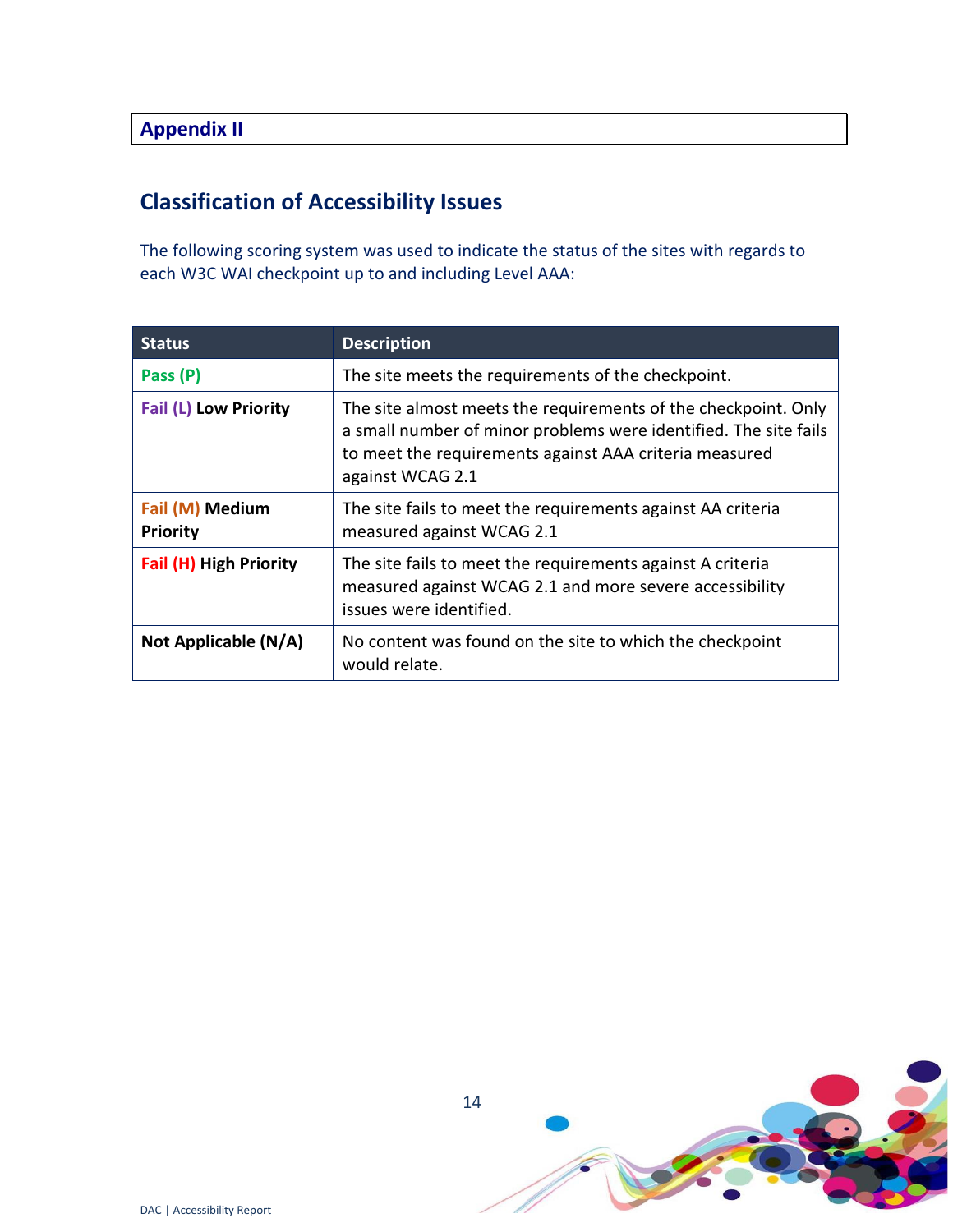| Principle 1: Perceivable - Information and users<br>interface components must be presentable to<br>users in ways they can perceive.                                                                                                                                                                       |                                          |
|-----------------------------------------------------------------------------------------------------------------------------------------------------------------------------------------------------------------------------------------------------------------------------------------------------------|------------------------------------------|
| <b>Non-text Content:</b><br>1.1.1 All non-text content that is presented to the user has a text alternative<br>that serves the equivalent purpose. (Level A)                                                                                                                                              | Pass (P)                                 |
| Audio-only and Video-only (Pre-recorded):<br>1.2.1 For pre-recorded audio-only and pre-recorded video-only media, the<br>following are true, except when the audio or video is a media alternative for<br>text and is clearly labelled as such:<br><b>Understanding Success Criterion 1.2.1</b>           | <b>Not</b><br><b>Applicable</b><br>(N/A) |
| Pre-recorded Audio-only: An alternative for time-based media is provided<br>that presents equivalent information for pre-recorded audio-only content.                                                                                                                                                     |                                          |
| Pre-recorded Video-only: Either an alternative for time-based media or an<br>audio track is provided that presents equivalent information for pre-<br>recorded video-only content.<br>(Level A)                                                                                                           |                                          |
| <b>Captions (Pre-recorded):</b><br>1.2.2 Captions are provided for all pre-recorded audio content in<br>synchronized media, except when the media is a media alternative for text<br>and is clearly labelled as such.<br>(Level A)                                                                        | <b>Not</b><br><b>Applicable</b><br>(N/A) |
| Audio Description or Media Alternative (Pre-recorded):<br>1.2.3 An alternative for time-based media or audio description of the pre-<br>recorded video content is provided for synchronized media, except when<br>the media is a media alternative for text and is clearly labelled as such.<br>(Level A) | <b>Not</b><br><b>Applicable</b><br>(N/A) |
| <b>Captions (Live):</b><br>1.2.4 Captions are provided for all live audio content in synchronized media.<br>(Level AA)                                                                                                                                                                                    | <b>Not</b><br><b>Applicable</b><br>(N/A) |

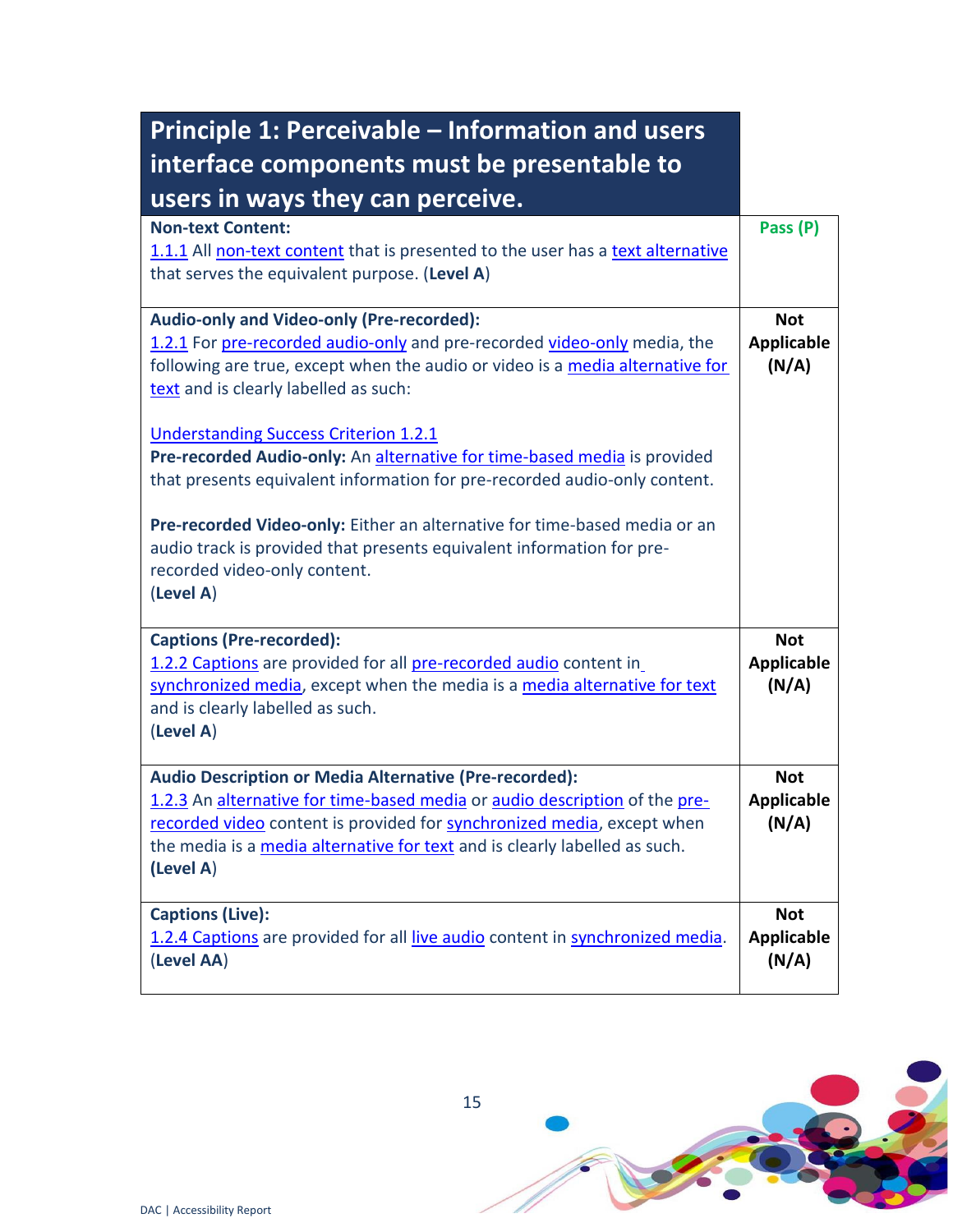| <b>Audio Description (Pre-recorded):</b>                                     | <b>Not</b>        |
|------------------------------------------------------------------------------|-------------------|
| 1.2.5 Audio description is provided for all pre-recorded video content in    | <b>Applicable</b> |
| synchronized media.                                                          | (N/A)             |
| (Level AA)                                                                   |                   |
|                                                                              |                   |
| <b>Sign Language (Pre-recorded):</b>                                         | <b>Not</b>        |
| 1.2.6 Sign language interpretation is provided for all pre-recorded audio    | <b>Applicable</b> |
| content in synchronized media.                                               | (N/A)             |
| (Level AAA)                                                                  |                   |
|                                                                              |                   |
| <b>Extended Audio Description (Pre-recorded):</b>                            | <b>Not</b>        |
| 1.2.7 Where pauses in foreground audio are insufficient to allow audio       | <b>Applicable</b> |
| descriptions to convey the sense of the video, extended audio description is | (N/A)             |
| provided for all pre-recorded video content in synchronized media.           |                   |
| (Level AAA)                                                                  |                   |
|                                                                              |                   |
| <b>Media Alternative (Pre-recorded):</b>                                     | <b>Not</b>        |
| 1.2.8 An alternative for time-based media is provided for all pre-recorded   | <b>Applicable</b> |
| synchronized media and for all pre-recorded video-only media.                | (N/A)             |
| (Level AAA)                                                                  |                   |
|                                                                              |                   |
| <b>Audio-only (Live):</b>                                                    | <b>Not</b>        |
| 1.2.9 An alternative for time-based media that presents equivalent           | <b>Applicable</b> |
| information for live audio-only content is provided.                         | (N/A)             |
| (Level AAA)                                                                  |                   |
|                                                                              |                   |
| <b>Info and Relationships:</b>                                               | Pass (P)          |
| 1.3.1 Information, structure, and relationships conveyed through             |                   |
| presentation can be programmatically determined or are available in text.    |                   |
| (Level A)                                                                    |                   |
| <b>Meaningful Sequence:</b>                                                  | Pass (P)          |
| 1.3.2 When the sequence in which content is presented affects it's meaning,  |                   |
| a correct reading sequence can be programmatically determined.               |                   |
| (Level A)                                                                    |                   |
|                                                                              |                   |
| <b>Sensory Characteristics:</b>                                              | Pass (P)          |
| 1.3.3 Instructions provided for understanding and operating content do not   |                   |
| rely solely on sensory characteristics of components such as shape, size,    |                   |
| visual location, orientation, or sound. (Level A)                            |                   |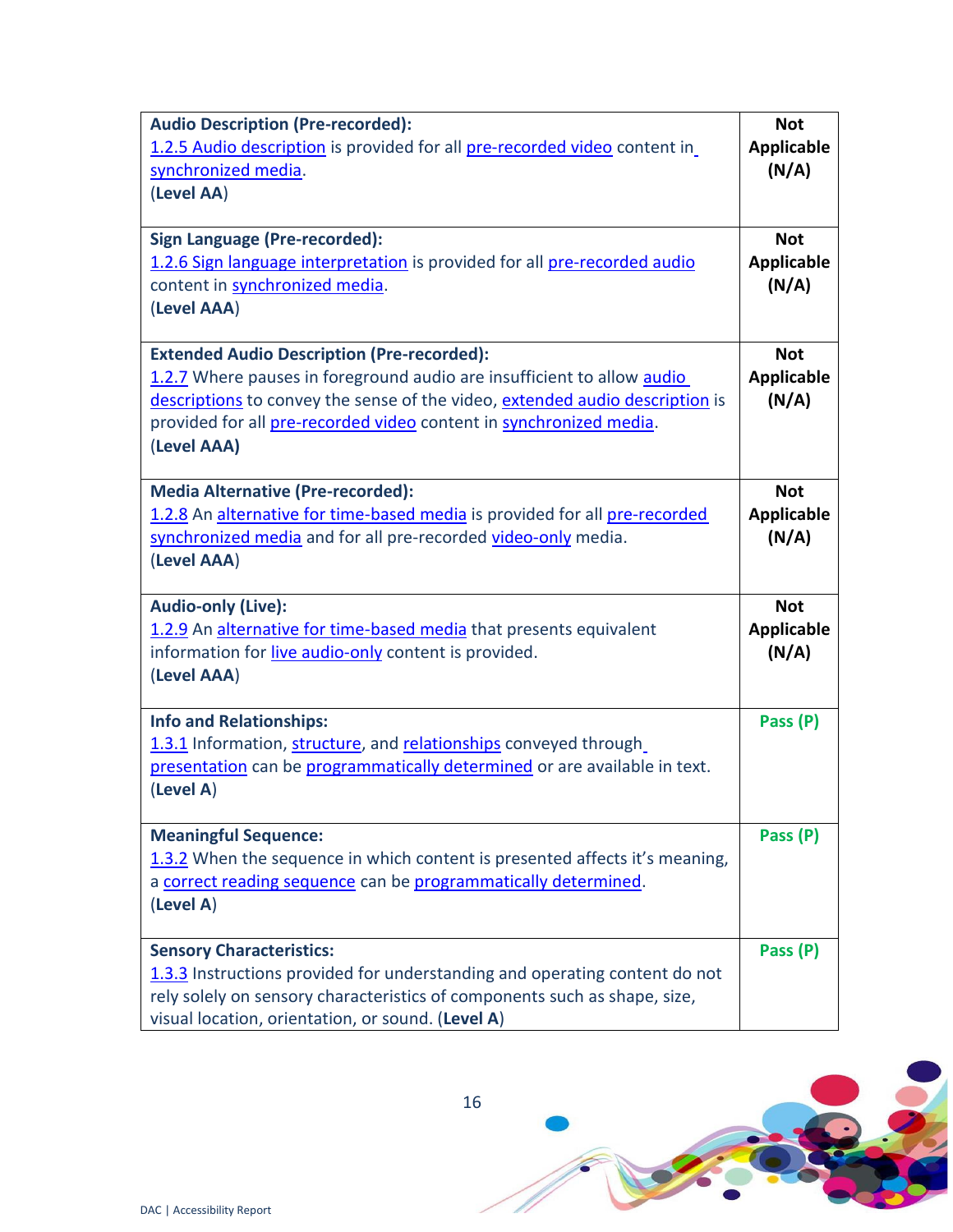| <b>Orientation: (WCAG 2.1)</b><br>1.3.4 Content does not restrict its view and operation to a single display<br>orientation, such as portrait or landscape, unless a specific display<br>orientation is essential.                                                                                                                                                                                                                                          | Pass (P)                                 |
|-------------------------------------------------------------------------------------------------------------------------------------------------------------------------------------------------------------------------------------------------------------------------------------------------------------------------------------------------------------------------------------------------------------------------------------------------------------|------------------------------------------|
| <b>NOTE:</b><br>Examples where a particular display orientation may be essential are a bank<br>check, a piano application, slides for a projector or television, or virtual<br>reality content where binary display orientation is not applicable.<br>(Level AA)                                                                                                                                                                                            |                                          |
| <b>Identify Input Purpose: (WCAG 2.1)</b><br>1.3.5 The purpose of each input field collecting information about the user<br>can be programmatically determined when :<br>The input field serves a purpose identified in the Input Purposes for<br>$\bullet$<br>User Interface Components section; and<br>The content is implemented using technologies with support for<br>$\bullet$<br>identifying the expected meaning for form input data.<br>(Level AA) | <b>Not</b><br><b>Applicable</b><br>(N/A) |
| <b>Identify Purpose: (WCAG 2.1)</b><br>1.3.6 In content implemented using mark-up languages, the purpose of User<br>Interface Components, icons, and regions can be programmatically<br>determined.<br>(Level AAA)                                                                                                                                                                                                                                          | <b>Not</b><br><b>Applicable</b><br>(N/A) |
| <b>Use of Colour:</b><br>1.4.1 Colour is not used as the only visual means of conveying information,<br>indicating an action, prompting a response, or distinguishing a visual                                                                                                                                                                                                                                                                              | Pass (P)                                 |
| element.<br>(Level A)                                                                                                                                                                                                                                                                                                                                                                                                                                       |                                          |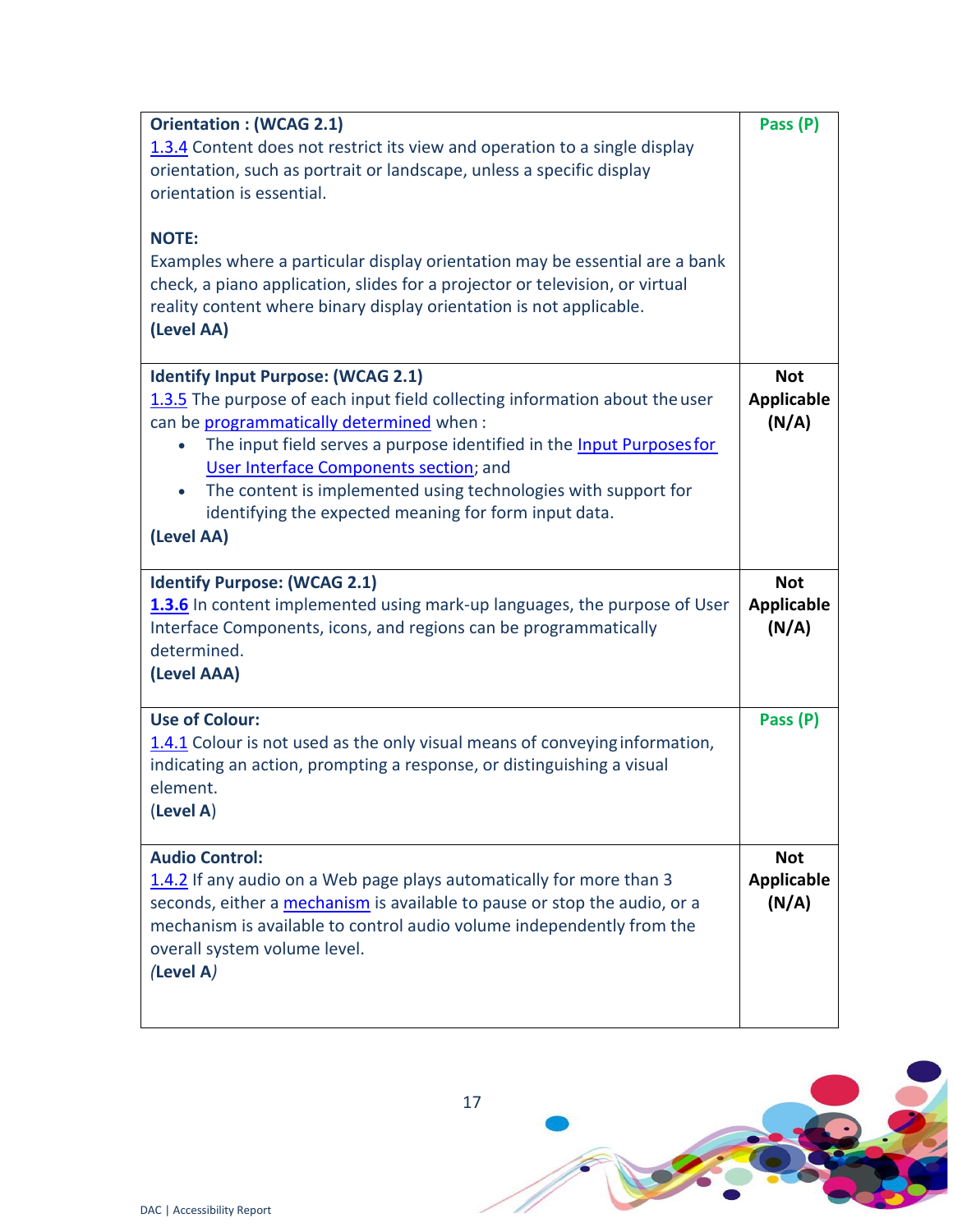| <b>Contrast (Minimum):</b>                                                                                                                                                                                                                                               | Pass (P)                                 |
|--------------------------------------------------------------------------------------------------------------------------------------------------------------------------------------------------------------------------------------------------------------------------|------------------------------------------|
| 1.4.3 The visual presentation of text and images of text has a contrast ratio                                                                                                                                                                                            |                                          |
| of at least 4.5:1, except for the following:                                                                                                                                                                                                                             |                                          |
| Large Text: Large-scale text and images of large-scale text have a contrast<br>ratio of at least 3:1;                                                                                                                                                                    |                                          |
| Incidental: Text or images of text that are part of an inactive user interface<br>component, that are pure decoration, that are not visible to anyone, or that<br>are part of a picture that contains significant other visual content, have no<br>contrast requirement. |                                          |
| Logotypes: Text that is part of a logo or brand name has no minimum<br>contrast requirement.<br>(Level AA)                                                                                                                                                               |                                          |
| <b>Resize text:</b>                                                                                                                                                                                                                                                      | Pass (P)                                 |
| 1.4.4 Except for captions and images of text, text can be resized without<br>assistive technology up to 200 percent without loss of content or<br>functionality.                                                                                                         |                                          |
| (Level AA)                                                                                                                                                                                                                                                               |                                          |
|                                                                                                                                                                                                                                                                          |                                          |
| <b>Images of Text:</b><br>1.4.5 If the technologies being used can achieve the visual presentation, text<br>is used to convey information rather than images of text except for the<br>following:                                                                        | <b>Not</b><br><b>Applicable</b><br>(N/A) |
| <b>Understanding Success Criterion 1.4.5</b><br>Customizable: The image of text can be visually customized to the<br>$\bullet$                                                                                                                                           |                                          |
| user's requirements;                                                                                                                                                                                                                                                     |                                          |
| Essential: A particular presentation of text is essential to the<br>$\bullet$                                                                                                                                                                                            |                                          |
| information being conveyed.                                                                                                                                                                                                                                              |                                          |
| Note: Logotypes (text that is part of a logo or brand name) are considered<br>essential.                                                                                                                                                                                 |                                          |
| (Level AA)                                                                                                                                                                                                                                                               |                                          |
|                                                                                                                                                                                                                                                                          |                                          |
| <b>Contrast (Enhanced):</b>                                                                                                                                                                                                                                              | <b>Not</b>                               |
| 1.4.6 The visual presentation of text and images of text has a contrast ratio<br>of at least 7:1, except for the following:                                                                                                                                              | <b>Applicable</b><br>(N/A)               |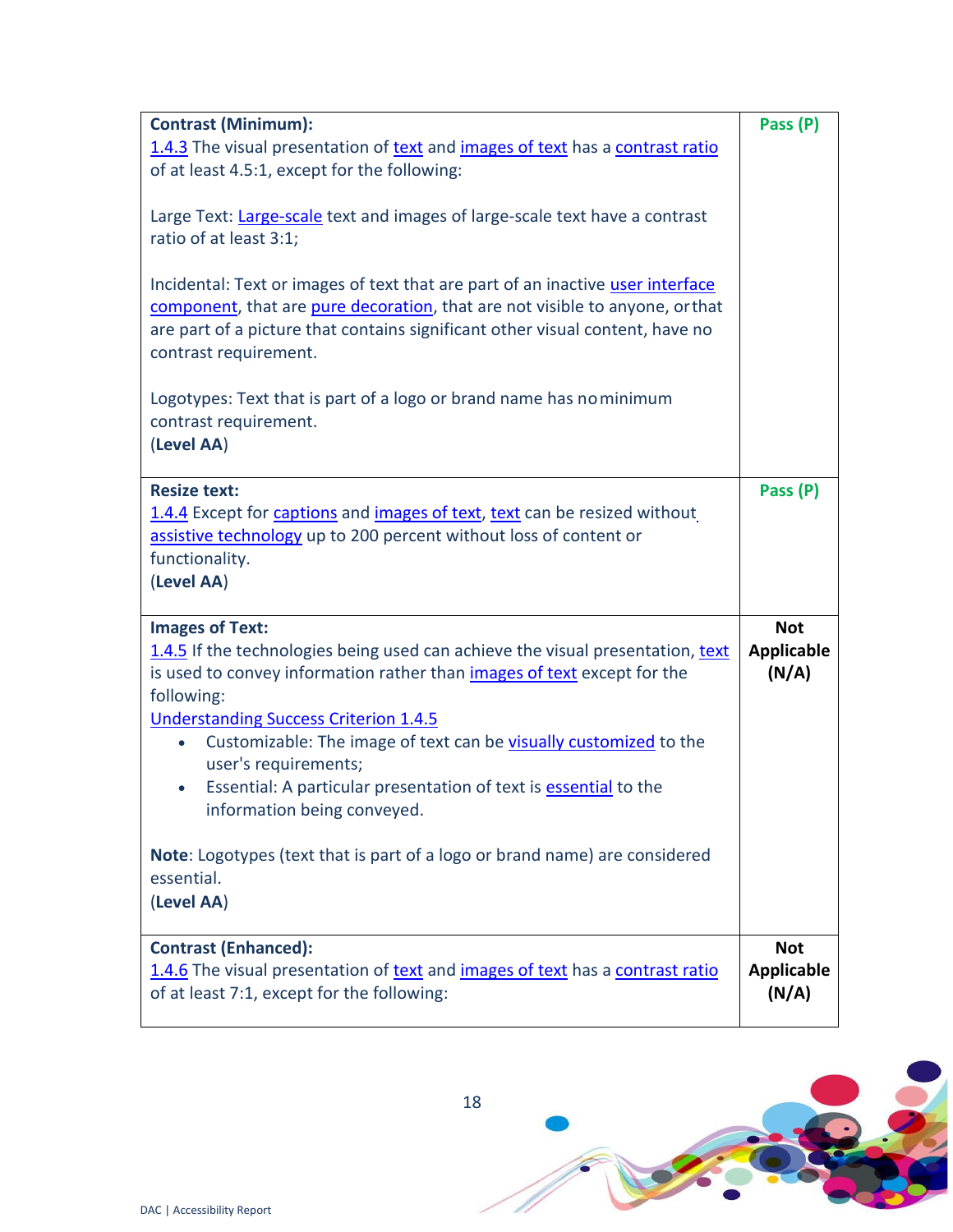| Large Text: Large-scale text and images of large-scale text have a contrast<br>ratio of at least 4.5:1;<br>Incidental: Text or images of text that are part of an inactive user interface<br>component, that are pure decoration, that are not visible to anyone, or that<br>are part of a picture that contains significant other visual content, have no<br>contrast requirement.                                                                                                                                                                                                                                                                                                                                                                                                                                                                                                                                         |                                          |  |
|-----------------------------------------------------------------------------------------------------------------------------------------------------------------------------------------------------------------------------------------------------------------------------------------------------------------------------------------------------------------------------------------------------------------------------------------------------------------------------------------------------------------------------------------------------------------------------------------------------------------------------------------------------------------------------------------------------------------------------------------------------------------------------------------------------------------------------------------------------------------------------------------------------------------------------|------------------------------------------|--|
| Logotypes: Text that is part of a logo or brand name has no minimum<br>contrast requirement.<br>(Level AAA)                                                                                                                                                                                                                                                                                                                                                                                                                                                                                                                                                                                                                                                                                                                                                                                                                 |                                          |  |
| Low or No Background Audio:<br>1.4.7 For pre-recorded audio-only content that (1) contains primarily<br>speech in the foreground, (2) is not an audio CAPTCHA or audio logo, and (3)<br>is not vocalization intended to be primarily musical expression such as<br>singing or rapping, at least one of the following is true:<br><b>Understanding Success Criterion 1.4.7</b><br>No Background: The audio does not contain background sounds.<br>$\bullet$<br>Turn Off: The background sounds can be turned off.<br>$\bullet$<br>20 dB: The background sounds are at least 20 decibels lower than<br>$\bullet$<br>the foreground speech content, with the exception of occasional<br>sounds that last for only one or two seconds.<br>Note: Per the definition of "decibel," background sound that meets this<br>requirement will be approximately four times quieter than the foreground<br>speech content.<br>(Level AAA) | <b>Not</b><br><b>Applicable</b><br>(N/A) |  |
| <b>Visual Presentation:</b>                                                                                                                                                                                                                                                                                                                                                                                                                                                                                                                                                                                                                                                                                                                                                                                                                                                                                                 | Pass (P)                                 |  |
| 1.4.8 For the visual presentation of blocks of text, a mechanism is available<br>to achieve the following:<br><b>Understanding Success Criterion 1.4.8</b><br>Foreground and background colours can be selected by the user.<br>1.<br>Width is no more than 80 characters or glyphs (40 if CJK).<br>2.<br>Text is not justified (aligned to both the left and the right margins).<br>3.<br>Line spacing (leading) is at least space-and-a-half within paragraphs,<br>4.<br>and paragraph spacing is at least 1.5 times larger than the line<br>spacing.                                                                                                                                                                                                                                                                                                                                                                     |                                          |  |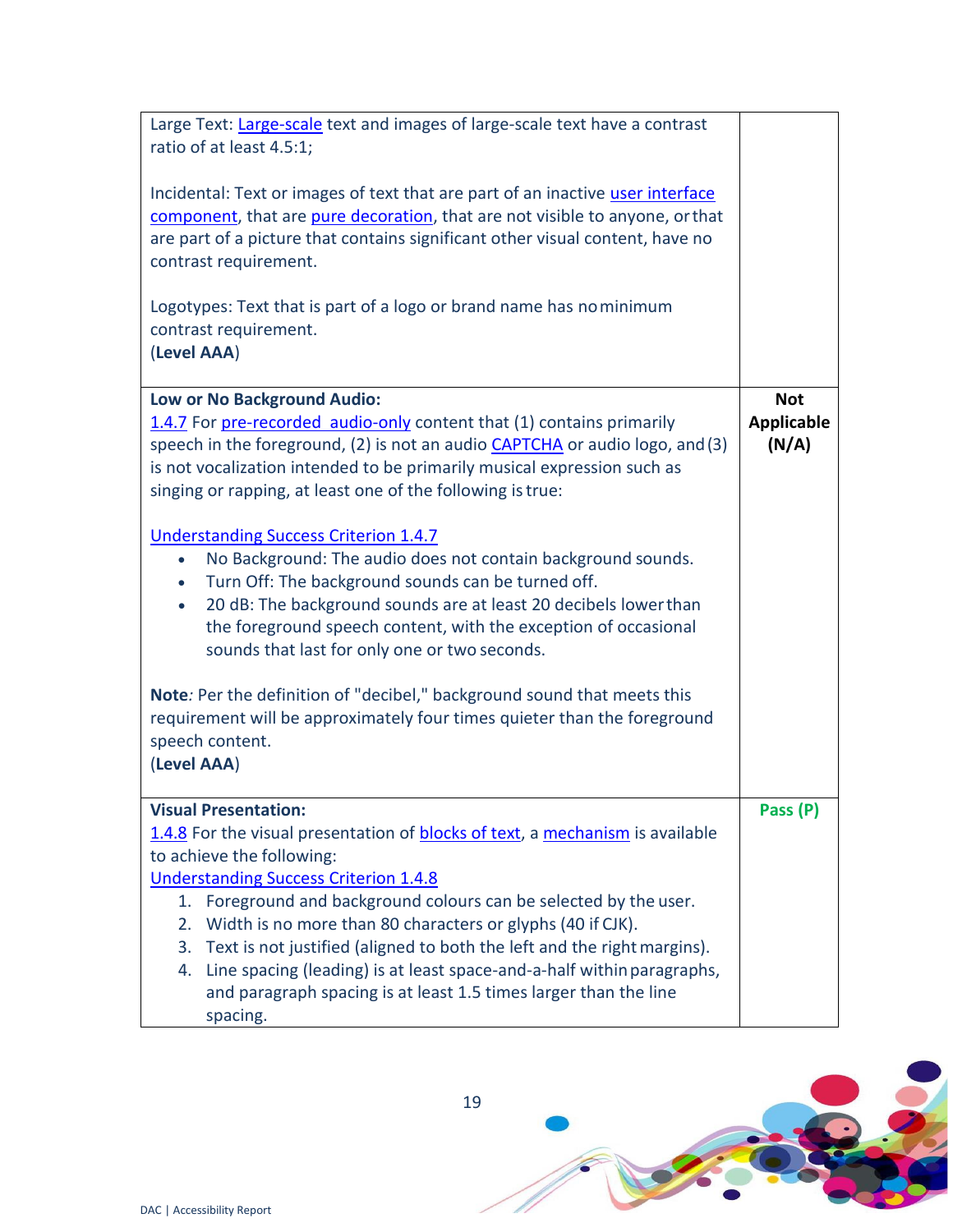| 5. Text can be resized without assistive technology up to 200 percent in<br>a way that does not require the user to scroll horizontally to read a<br>line of text on a full-screen window.                                                                                                                                                                                                                                   |                            |
|------------------------------------------------------------------------------------------------------------------------------------------------------------------------------------------------------------------------------------------------------------------------------------------------------------------------------------------------------------------------------------------------------------------------------|----------------------------|
| (Level AAA)                                                                                                                                                                                                                                                                                                                                                                                                                  |                            |
| <b>Images of Text (No Exception):</b>                                                                                                                                                                                                                                                                                                                                                                                        | <b>Not</b>                 |
| 1.4.9 Images of text are only used for pure decoration or where a particular<br>presentation of text is essential to the information being conveyed.                                                                                                                                                                                                                                                                         | <b>Applicable</b><br>(N/A) |
| Note: Logotypes (text that is part of a logo or brand name) are considered<br>essential.<br>(Level AAA)                                                                                                                                                                                                                                                                                                                      |                            |
|                                                                                                                                                                                                                                                                                                                                                                                                                              |                            |
| Reflow: (WCAG 2.1)<br>1.4.10 Content can be presented without loss of information or<br>functionality, and without requiring scrolling in two dimensions for:<br>Vertical scrolling content at a width equivalent to 320 CSS pixels;<br>Horizontal scrolling content at a height equivalent to 256 CSS pixels.<br>$\bullet$<br>Except for parts of the content which require two-dimensional layout for<br>usage or meaning. | Pass (P)                   |
| Note: 320 CSS pixels is equivalent to a starting viewport width of 1280 CSS<br>pixels wide at 400% zoom. For web content which are designed to scroll<br>horizontally (e.g. with vertical text), the 256 CSS pixels is equivalent to a<br>starting viewport height of 1024px at 400% zoom.                                                                                                                                   |                            |
| Note:<br>Examples of content which require two-dimensional layout are images,<br>maps, diagrams, video, games, presentations, data tables, and interfaces<br>where it is necessary to keep toolbars in view while manipulating content.<br>(Level AA)                                                                                                                                                                        |                            |
| <b>Non-text Contrast (WCAG 2.1)</b>                                                                                                                                                                                                                                                                                                                                                                                          | Pass (P)                   |
| 1.4.11 The visual presentation of the following have a contrast ratio of at<br>least 3:1 against adjacent color(s):                                                                                                                                                                                                                                                                                                          |                            |
| <b>User Interface Components</b><br>Visual information required to identify user interface                                                                                                                                                                                                                                                                                                                                   |                            |
| components and states, except for inactive components or where the                                                                                                                                                                                                                                                                                                                                                           |                            |

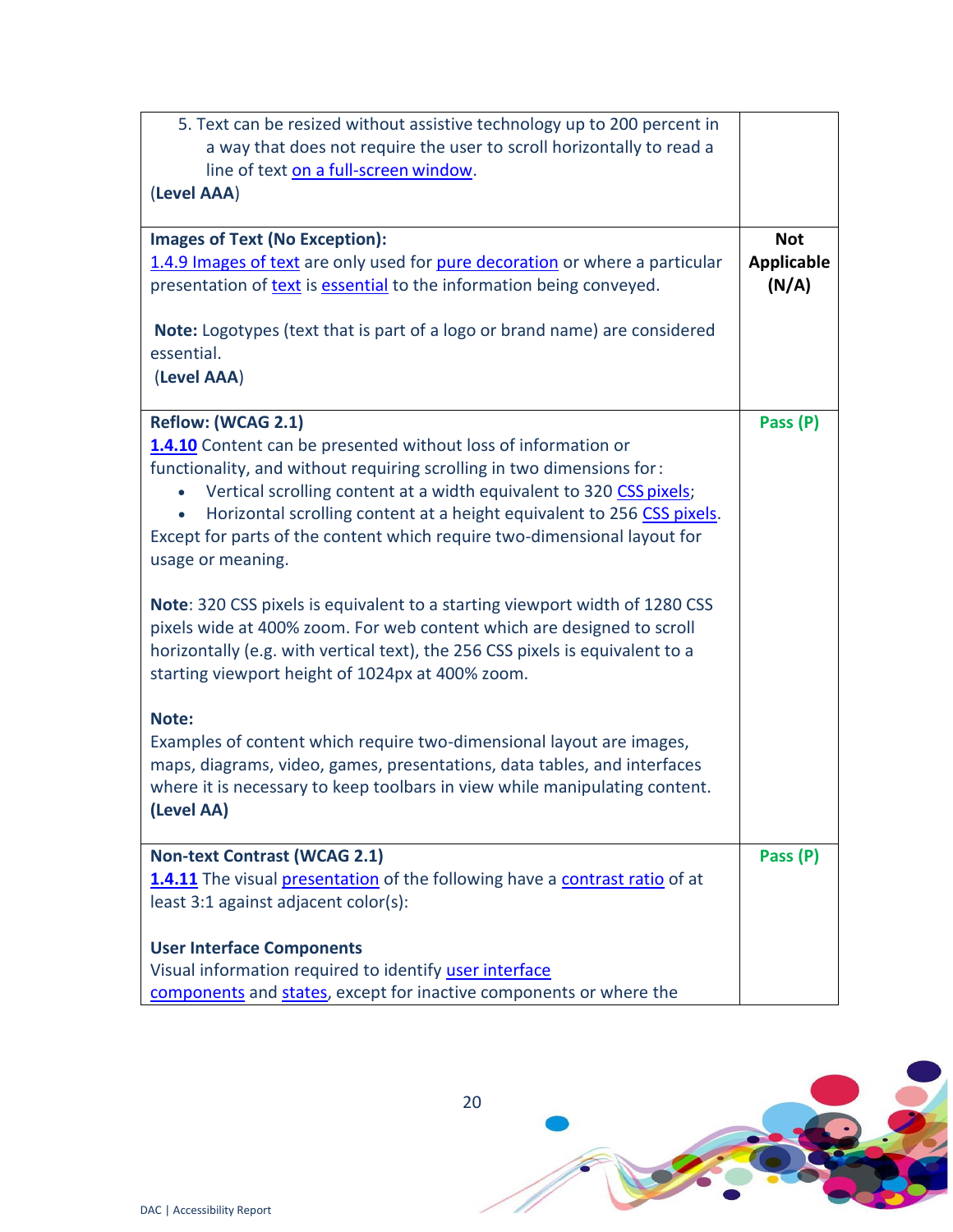| appearance of the component is determined by the user agent and not<br>modified by the author;                                                                                                                                                                                                                                                                                                                                                                                                                                                                                                                                                                                                                                                                                                                                                                                                                       |          |  |
|----------------------------------------------------------------------------------------------------------------------------------------------------------------------------------------------------------------------------------------------------------------------------------------------------------------------------------------------------------------------------------------------------------------------------------------------------------------------------------------------------------------------------------------------------------------------------------------------------------------------------------------------------------------------------------------------------------------------------------------------------------------------------------------------------------------------------------------------------------------------------------------------------------------------|----------|--|
| <b>Graphical Objects</b><br>Parts of graphics required to understand the content, except when a<br>particular presentation of graphics is <b>essential</b> to the information being<br>conveyed.<br>(Level AA)                                                                                                                                                                                                                                                                                                                                                                                                                                                                                                                                                                                                                                                                                                       |          |  |
| <b>Text Spacing (WCAG 2.1)</b><br>1.4.12 presentation of graphics is essential to the information being<br>conveyed.<br>In content implemented using mark-up languages that support the<br>following text style properties, no loss of content or functionality occurs by<br>setting all of the following and by changing no other style property:<br>Line height (line spacing) to at least 1.5 times the font size;<br>$\bullet$<br>Spacing following paragraphs to at least 2 times the font size;<br>$\bullet$<br>Letter spacing (tracking) to at least 0.12 times the font size;<br>$\bullet$<br>Word spacing to at least 0.16 times the font size.<br>$\bullet$<br>Exception: Human languages and scripts that do not make use of one or<br>more of these text style properties in written text can conform using only<br>the properties that exist for that combination of language and script.<br>(Level AA) | Pass (P) |  |
| <b>Content on Hover or Focus (WCAG 2.1)</b><br>1.4.13 Where receiving and then removing pointer hover or keyboard focus<br>triggers additional content to become visible and then hidden, the following<br>are true:                                                                                                                                                                                                                                                                                                                                                                                                                                                                                                                                                                                                                                                                                                 | Pass (P) |  |
| <b>Dismissible</b><br>A mechanism is available to dismiss the additional content without moving<br>pointer hover or keyboard focus, unless the additional content<br>communicates an <i>input error</i> or does not obscure or replace other content;                                                                                                                                                                                                                                                                                                                                                                                                                                                                                                                                                                                                                                                                |          |  |
| <b>Hoverable</b><br>If pointer hover can trigger the additional content, then the pointer can be<br>moved over the additional content without the additional content<br>disappearing;<br>Persistent                                                                                                                                                                                                                                                                                                                                                                                                                                                                                                                                                                                                                                                                                                                  |          |  |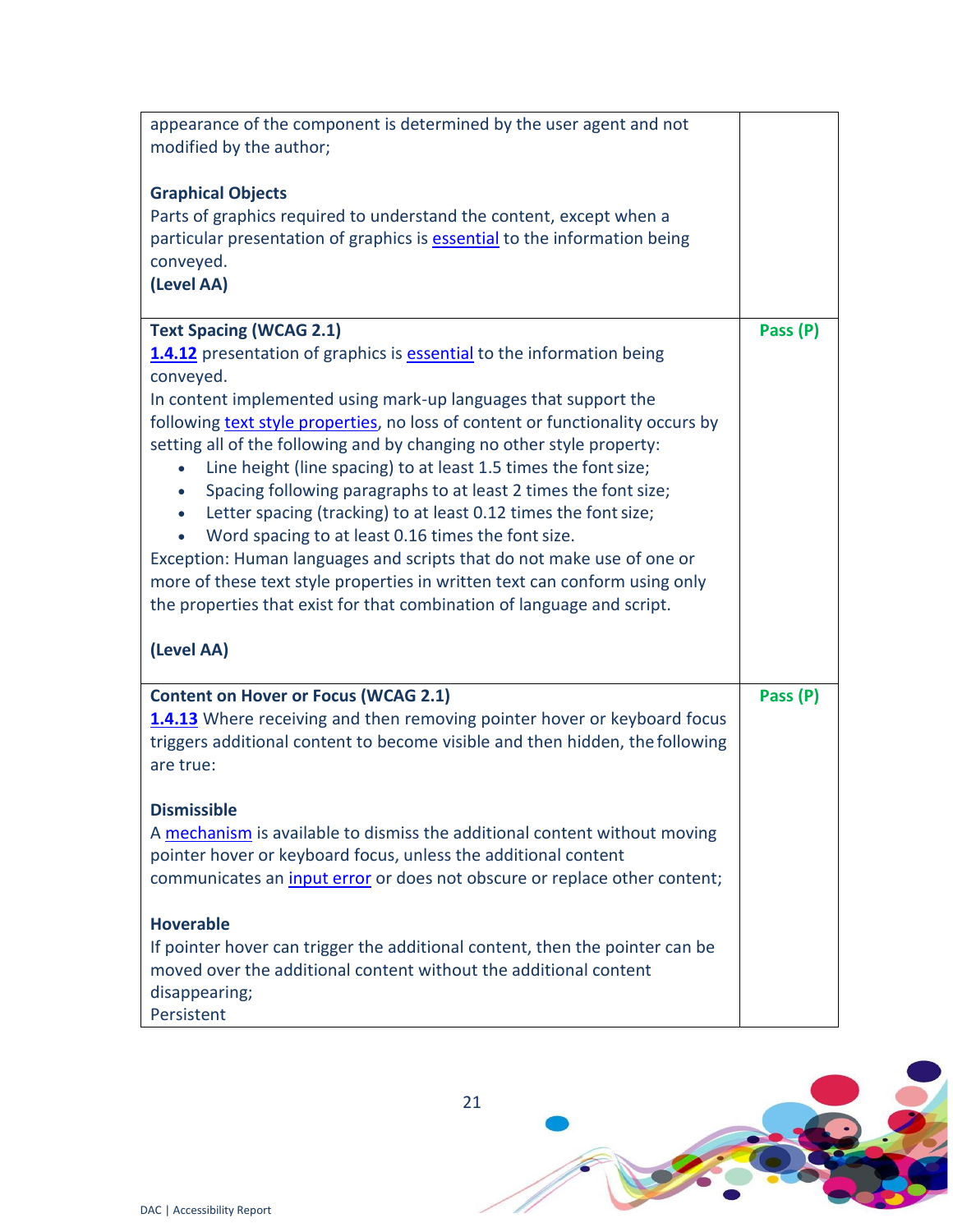The additional content remains visible until the hover or focus trigger is removed, the user dismisses it, or its information is no longer valid. Exception: The visual presentation of the additional content is controlled by the user agent and is not modified by the author.

#### **Note**

Examples of additional content controlled by the user agent include browser tooltips created through use of the HTML [title attribute.](https://www.w3.org/TR/html/dom.html#the-title-attribute)

#### **Note**

Custom tooltips, sub-menus, and other nonmodal popups that display on hover and focus are examples of additional content covered by this criterion.

**(Level AA)**

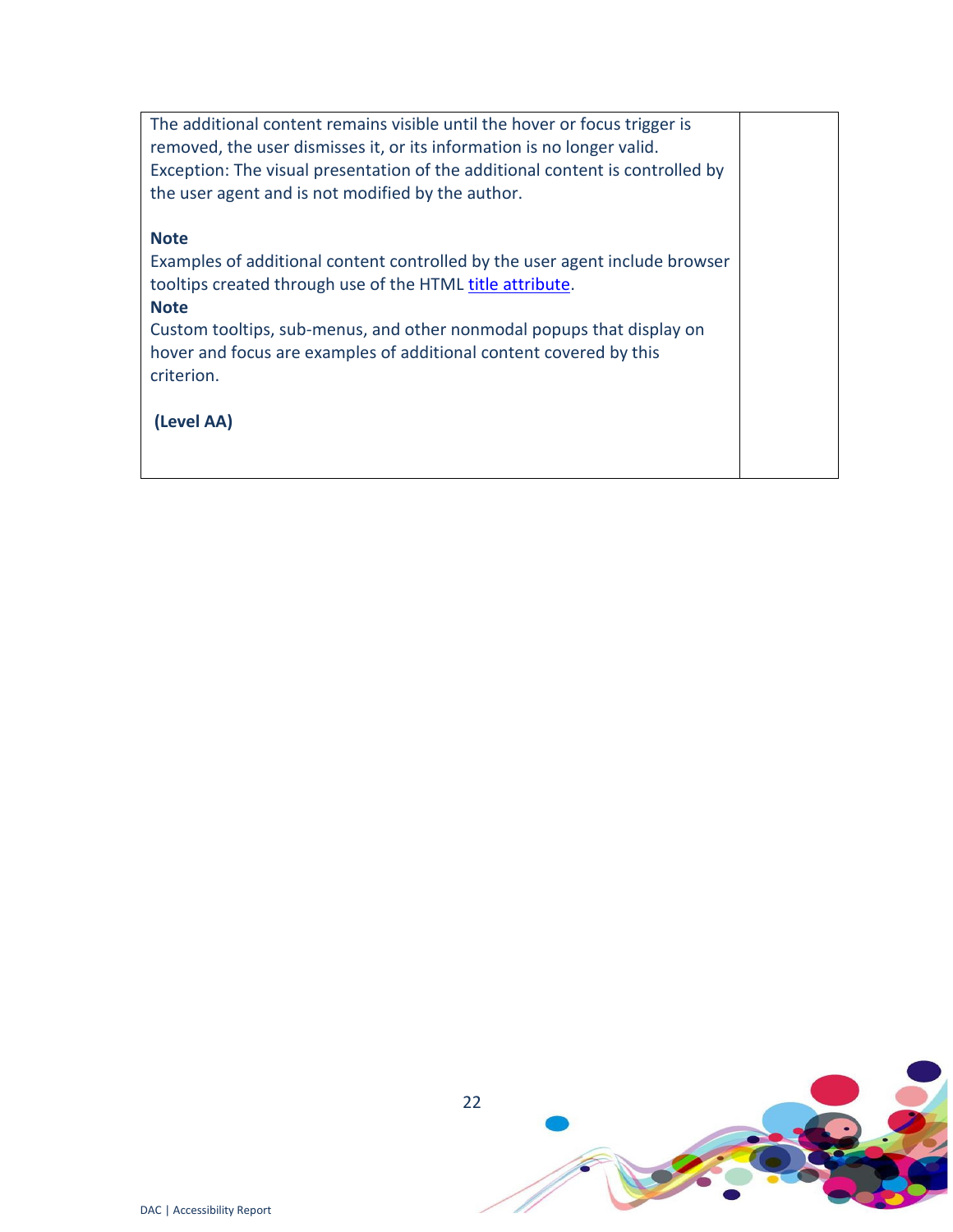| Principle 2: Operable - User interface                                                                                                                                                                                                                                                                                                                                    |                                          |
|---------------------------------------------------------------------------------------------------------------------------------------------------------------------------------------------------------------------------------------------------------------------------------------------------------------------------------------------------------------------------|------------------------------------------|
| components and navigation must be operable.                                                                                                                                                                                                                                                                                                                               |                                          |
| Keyboard:<br>2.1.1 All functionality of the content is operable through a keyboard<br>interface without requiring specific timings for individual keystrokes, except<br>where the underlying function requires input that depends on the path of<br>the user's movement and not just the endpoints.                                                                       | Pass (P)                                 |
| <b>Note 1:</b> This exception relates to the underlying function, not the input<br>technique. For example, if using handwriting to enter text, the input<br>technique (handwriting) requires path-dependent input but the underlying<br>function (text input) does not.                                                                                                   |                                          |
| Note 2: This does not forbid and should not discourage providing mouse<br>input or other input methods in addition to keyboard operation.<br>(Level A)                                                                                                                                                                                                                    |                                          |
| <b>No Keyboard Trap:</b><br>2.1.2 If keyboard focus can be moved to a component of the page using a<br>keyboard interface, then focus can be moved away from that component<br>using only a keyboard interface, and, if it requires more than unmodified<br>arrow or tab keys or other standard exit methods, the user is advised of the<br>method for moving focus away. | Pass (P)                                 |
| Note: Since any content that does not meet this success criterion can<br>interfere with a user's ability to use the whole page, all content on the Web<br>page (whether it is used to meet other success criteria or not) must meet<br>this success criterion.<br>(Level A)                                                                                               |                                          |
| <b>Keyboard (No Exception):</b><br>2.1.3 All functionality of the content is operable through a keyboard<br>interface without requiring specific timings for individual keystrokes.<br>(Level AAA)                                                                                                                                                                        | Pass (P)                                 |
| <b>Character Key Shortcuts (WCAG 2.1):</b><br>2.1.4 If a keyboard shortcut is implemented in content using only letter<br>(including upper- and lower-case letters), punctuation, number, or symbol<br>characters, then at least one of the following is true:                                                                                                            | <b>Not</b><br><b>Applicable</b><br>(N/A) |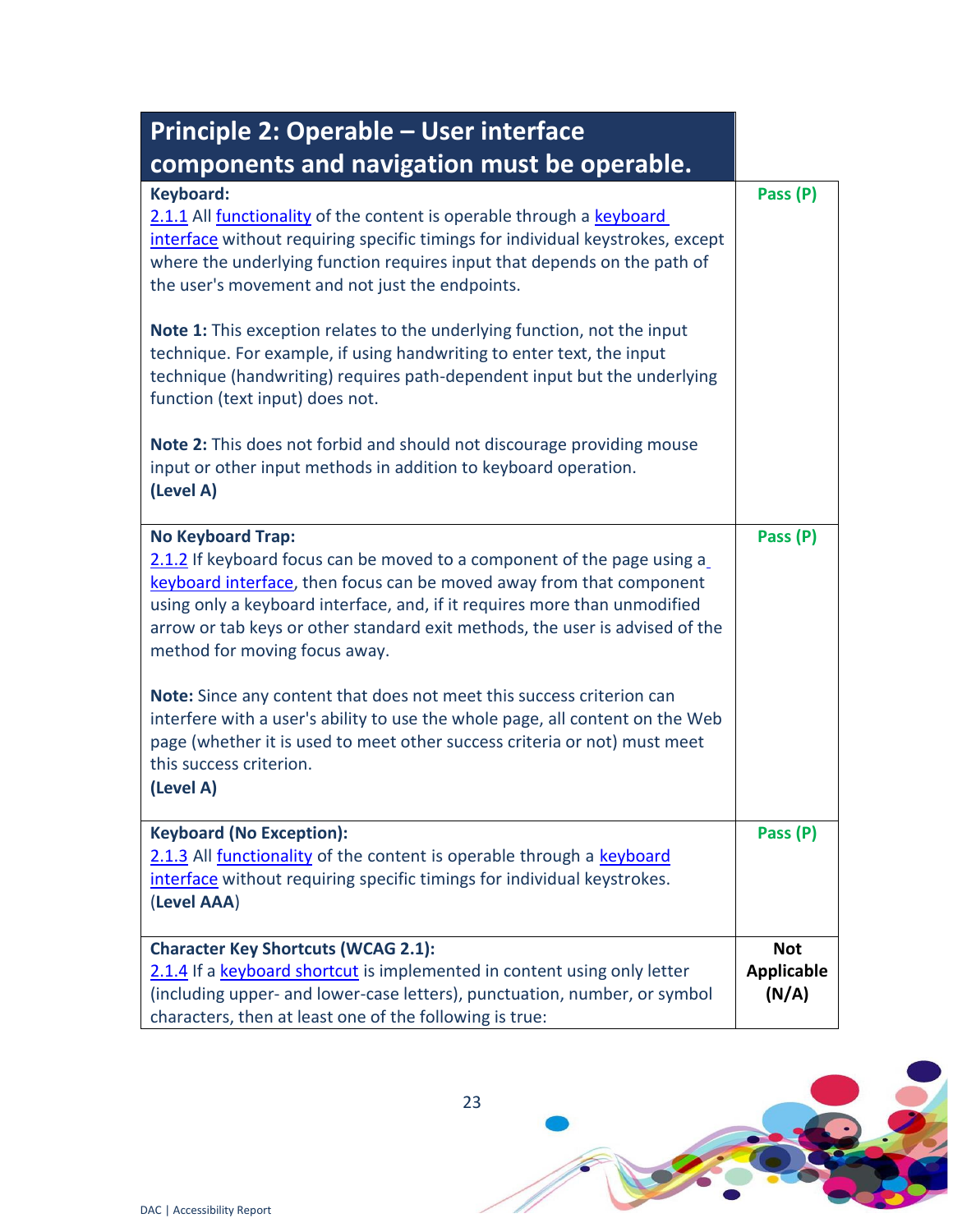| <b>Turn off</b><br>A mechanism is available to turn the shortcut off;<br>Remap<br>A mechanism is available to remap the shortcut to use one or more non-<br>printable keyboard characters (e.g. Ctrl, Alt, etc);<br><b>Active only on focus</b><br>The keyboard shortcut for a user interface component is only active when<br>that component has focus.<br>(Level A)                                                                                                                                                                                                                                                                                                                                                                                                                                                                                                                                                                                                                                                                                                                                                                                                                                                                                                                                                                                                                |                                          |
|--------------------------------------------------------------------------------------------------------------------------------------------------------------------------------------------------------------------------------------------------------------------------------------------------------------------------------------------------------------------------------------------------------------------------------------------------------------------------------------------------------------------------------------------------------------------------------------------------------------------------------------------------------------------------------------------------------------------------------------------------------------------------------------------------------------------------------------------------------------------------------------------------------------------------------------------------------------------------------------------------------------------------------------------------------------------------------------------------------------------------------------------------------------------------------------------------------------------------------------------------------------------------------------------------------------------------------------------------------------------------------------|------------------------------------------|
| <b>Timing Adjustable:</b><br>2.2.1 For each time limit that is set by the content, at least one of the<br>following is true:<br>Turn off: The user is allowed to turn off the time limit before encountering<br>it; or<br>Adjust: The user is allowed to adjust the time limit before encountering it<br>over a wide range that is at least ten times the length of the default setting;<br>or<br><b>Extend:</b> The user is warned before time expires and given at least 20<br>seconds to extend the time limit with a simple action (for example, "press<br>the space bar"), and the user is allowed to extend the time limit at least ten<br>times;<br>or<br>Real-time Exception: The time limit is a required part of a real-time event<br>(for example, an auction), and no alternative to the time limit is possible;<br>or<br>Essential Exception: The time limit is <b>essential</b> and extending it would<br>invalidate the activity;<br>or<br>20 Hour Exception: The time limit is longer than 20 hours.<br>Note: This success criterion helps ensure that users can complete tasks<br>without unexpected changes in content or context that are a result of a<br>time limit. This success criterion should be considered in conjunction with<br>Success Criterion 3.2.1, which puts limits on changes of content or context<br>as a result of user action.<br>(Level A) | <b>Not</b><br><b>Applicable</b><br>(N/A) |

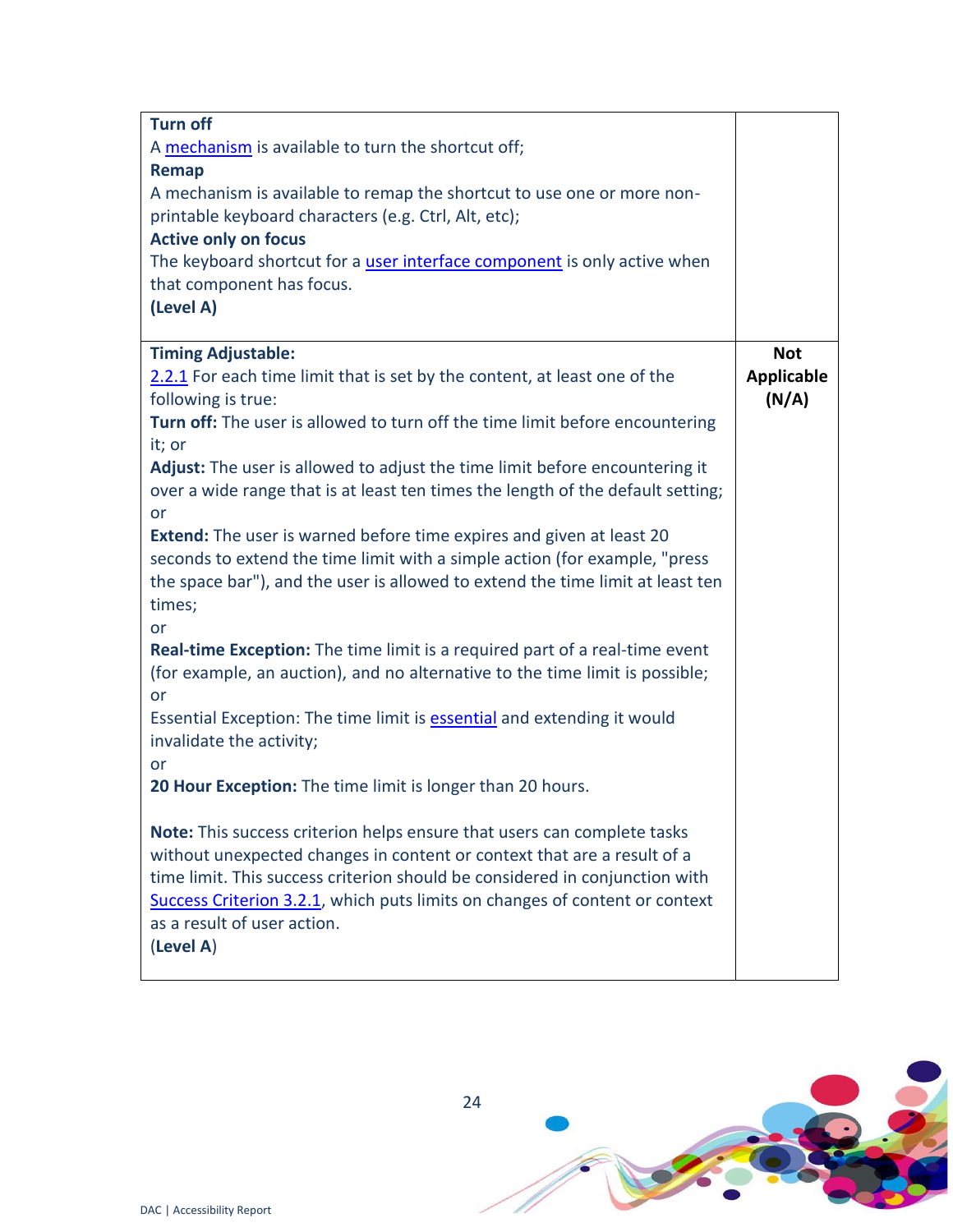| Pause, Stop, Hide:                                                            | <b>Not</b>        |
|-------------------------------------------------------------------------------|-------------------|
| 2.2.2 For moving, blinking, scrolling, or auto-updating information, all of   | <b>Applicable</b> |
| the following are true:                                                       | (N/A)             |
| <b>Understanding Success Criterion 2.2.2</b>                                  |                   |
| Moving, blinking, scrolling: For any moving, blinking or scrolling            |                   |
| information that (1) starts automatically, (2) lasts more than five seconds,  |                   |
| and (3) is presented in parallel with other content, there is a mechanism for |                   |
| the user to pause, stop, or hide it unless the movement, blinking, or         |                   |
| scrolling is part of an activity where it is essential; and                   |                   |
|                                                                               |                   |
| Auto-updating: For any auto-updating information that (1) starts              |                   |
| automatically and (2) is presented in parallel with other content, there is a |                   |
| mechanism for the user to pause, stop, or hide it or to control the           |                   |
| frequency of the update unless the auto-updating is part of an activity       |                   |
| where it is essential.                                                        |                   |
| Note 1: For requirements related to flickering or flashing content, refer to  |                   |
| Guideline 2.3.                                                                |                   |
|                                                                               |                   |
| Note 2: Since any content that does not meet this success criterion can       |                   |
| interfere with a user's ability to use the whole page, all content on the Web |                   |
| page (whether it is used to meet other success criteria or not) must meet     |                   |
| this success criterion.                                                       |                   |
|                                                                               |                   |
| Note 3: Content that is updated periodically by software or that is streamed  |                   |
| to the user agent is not required to preserve or present information that is  |                   |
| generated or received between the initiation of the pause and resuming        |                   |
| presentation, as this may not be technically possible, and in many situations |                   |
| could be misleading to do so.                                                 |                   |
|                                                                               |                   |
| Note 4: An animation that occurs as part of a preload phase or similar        |                   |
| situation can be considered essential if interaction cannot occur during that |                   |
| phase for all users and if not indicating progress could confuse users or     |                   |
| cause them to think that content was frozen or broken.                        |                   |
| (Level A)                                                                     |                   |
| <b>No Timing:</b>                                                             | Pass (P)          |
| 2.2.3 Timing is not an essential part of the event or activity presented by   |                   |
| the content, except for non-interactive synchronized media and real-time      |                   |
| events. (Level AAA)                                                           |                   |

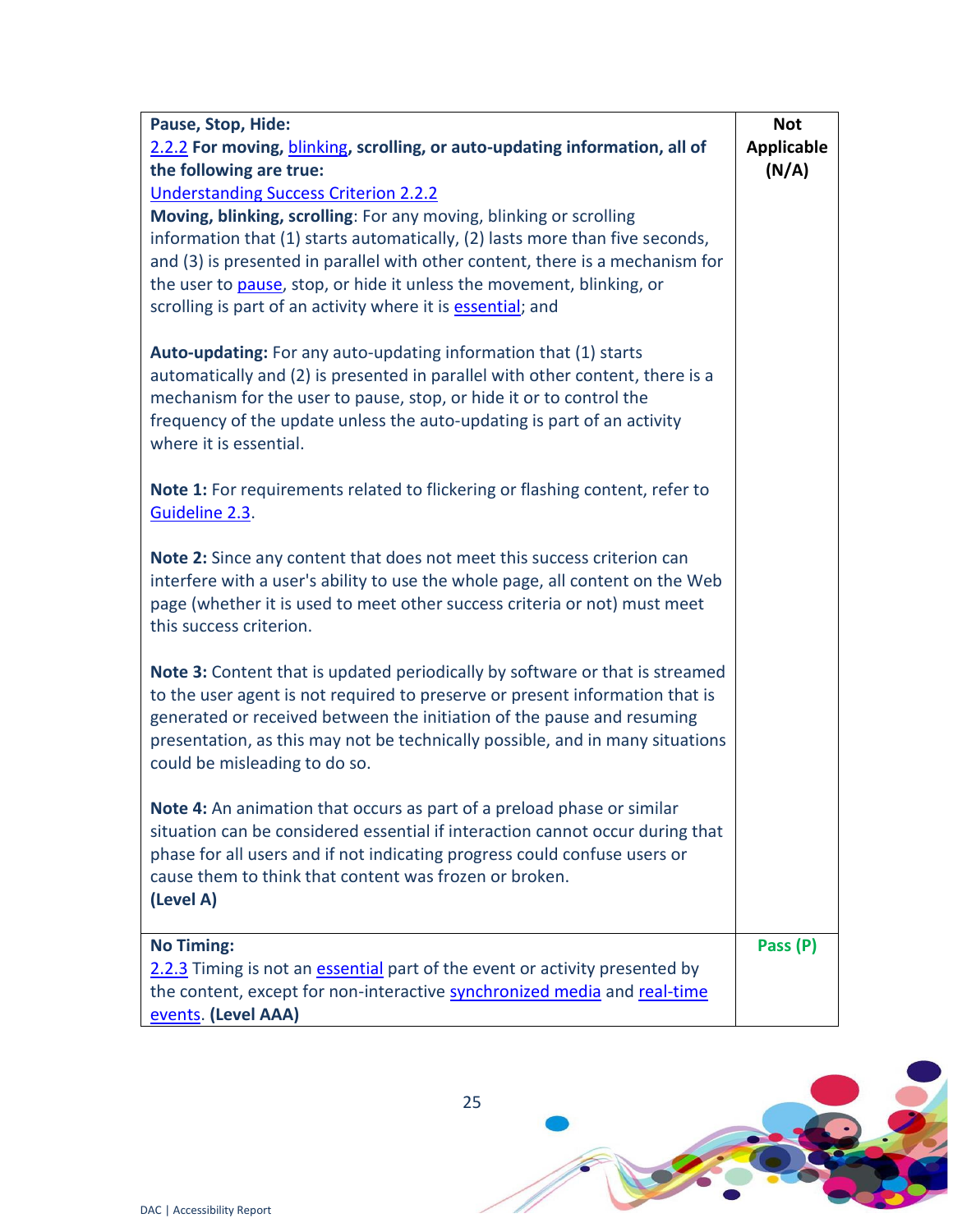| Interruptions:<br>2.2.4 Interruptions can be postponed or suppressed by the user, except<br>interruptions involving an emergency.<br>(Level AAA)                                                                                                                                                                                                                                                                                                                         | <b>Not</b><br><b>Applicable</b><br>(N/A) |
|--------------------------------------------------------------------------------------------------------------------------------------------------------------------------------------------------------------------------------------------------------------------------------------------------------------------------------------------------------------------------------------------------------------------------------------------------------------------------|------------------------------------------|
| <b>Re-authenticating:</b><br>2.2.5 When an authenticated session expires, the user can continue the<br>activity without loss of data after re-authenticating.<br>(Level AAA)                                                                                                                                                                                                                                                                                             | <b>Not</b><br><b>Applicable</b><br>(N/A) |
| <b>Timeouts (WCAG 2.1):</b><br>2.2.6 Users are warned of the duration of any user inactivity that could<br>cause data loss, unless the data is preserved for more than 20 hours when<br>the user does not take any actions.                                                                                                                                                                                                                                              | <b>Not</b><br><b>Applicable</b><br>(N/A) |
| <b>Note</b><br>Privacy regulations may require explicit user consent before user<br>identification has been authenticated and before user data is preserved. In<br>cases where the user is a minor, explicit consent may not be solicited in<br>most jurisdictions, countries or regions. Consultation with privacy<br>professionals and legal counsel is advised when considering data<br>preservation as an approach to satisfy this success criterion.<br>(Level AAA) |                                          |
| <b>Three Flashes or Below Threshold:</b><br>2.3.1 Web pages do not contain anything that flashes more than three<br>times in any one second period, or the flash is below the general flash and<br>red flash thresholds.                                                                                                                                                                                                                                                 | Pass (P)                                 |
| Note: Since any content that does not meet this success criterion can<br>interfere with a user's ability to use the whole page, all content on the Web<br>page (whether it is used to meet other success criteria or not) must meet<br>this success criterion.<br>(Level A)                                                                                                                                                                                              |                                          |
| <b>Three Flashes:</b><br>2.3.2 Web pages do not contain anything that flashes more than three<br>times in any one-second period.<br>(Level AAA)                                                                                                                                                                                                                                                                                                                          | Pass (P)                                 |

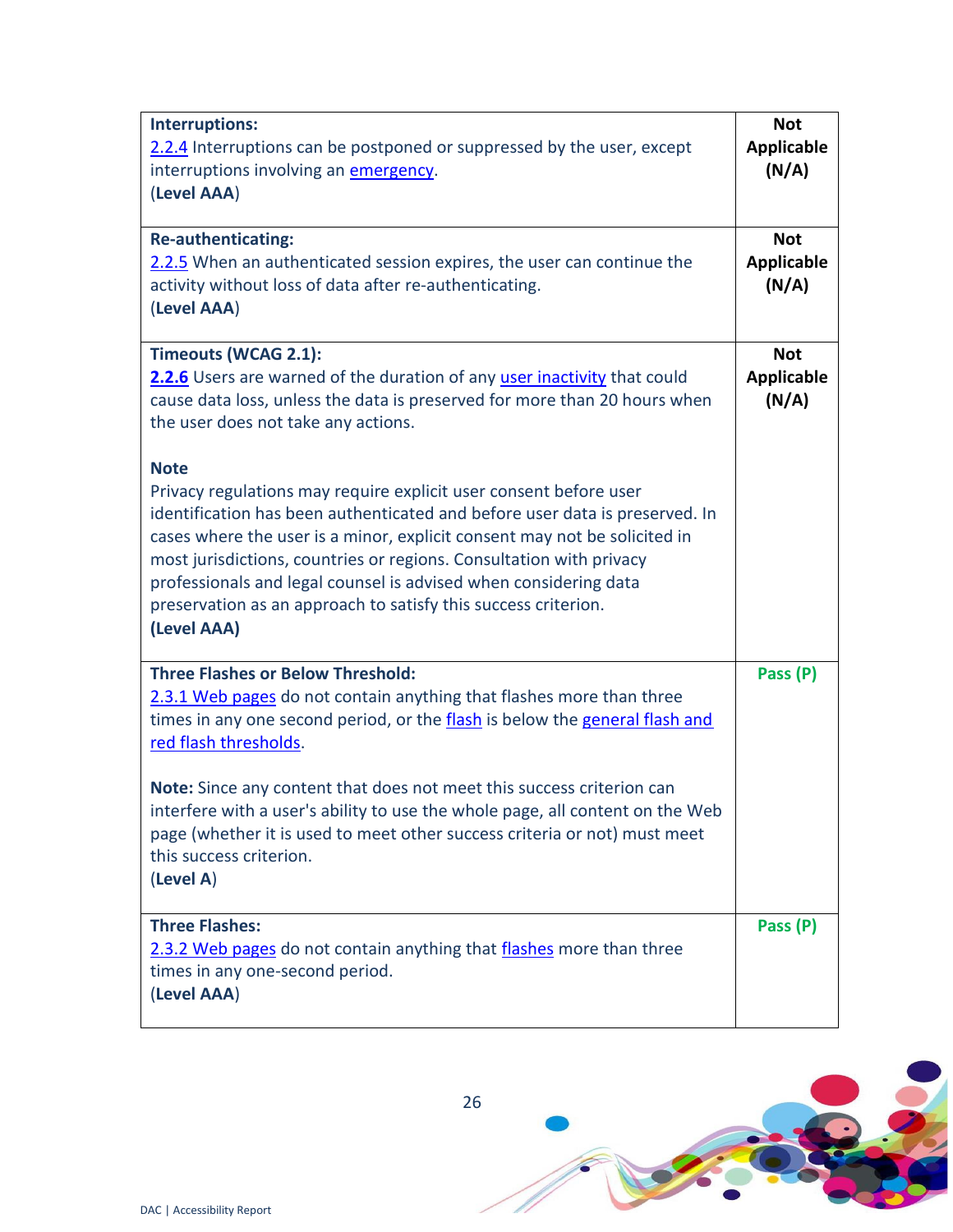| <b>Animation from Interactions (WCAG 2.1):</b><br>2.3.3 Motion animation triggered by interaction can be disabled, unless the<br>animation is essential to the functionality or the information being<br>conveyed.<br>(Level AAA)                                                            | <b>Not</b><br><b>Applicable</b><br>(N/A) |
|----------------------------------------------------------------------------------------------------------------------------------------------------------------------------------------------------------------------------------------------------------------------------------------------|------------------------------------------|
| <b>Bypass Blocks:</b><br>2.4.1 A mechanism is available to bypass blocks of content that are<br>repeated on multiple Web pages.<br>(Level A)                                                                                                                                                 | <b>Not</b><br><b>Applicable</b><br>(N/A) |
| <b>Page Titled:</b><br>2.4.2 Web pages have titles that describe topic or purpose.<br>(Level A)                                                                                                                                                                                              | Pass (P)                                 |
| <b>Focus Order:</b><br>2.4.3 If a Web page can be navigated sequentially and the navigation<br>sequences affect meaning or operation, focusable components receive<br>focus in an order that preserves meaning and operability.<br>(Level A)                                                 | Pass (P)                                 |
| Link Purpose (In Context):<br>2.4.4 The purpose of each link can be determined from the link text alone<br>or from the link text together with its programmatically determined link<br>context, except where the purpose of the link would be ambiguous to users<br>in general.<br>(Level A) | Pass (P)                                 |
| <b>Multiple Ways:</b><br>2.4.5 More than one way is available to locate a Web page within a set of<br>Web pages except where the Web Page is the result of, or a step in, a<br>process.<br>(Level AA)                                                                                        | <b>Not</b><br><b>Applicable</b><br>(N/A) |
| <b>Headings and Labels:</b><br>2.4.6 Headings and labels describe topic or purpose.<br>(Level AA)                                                                                                                                                                                            | Pass (P)                                 |

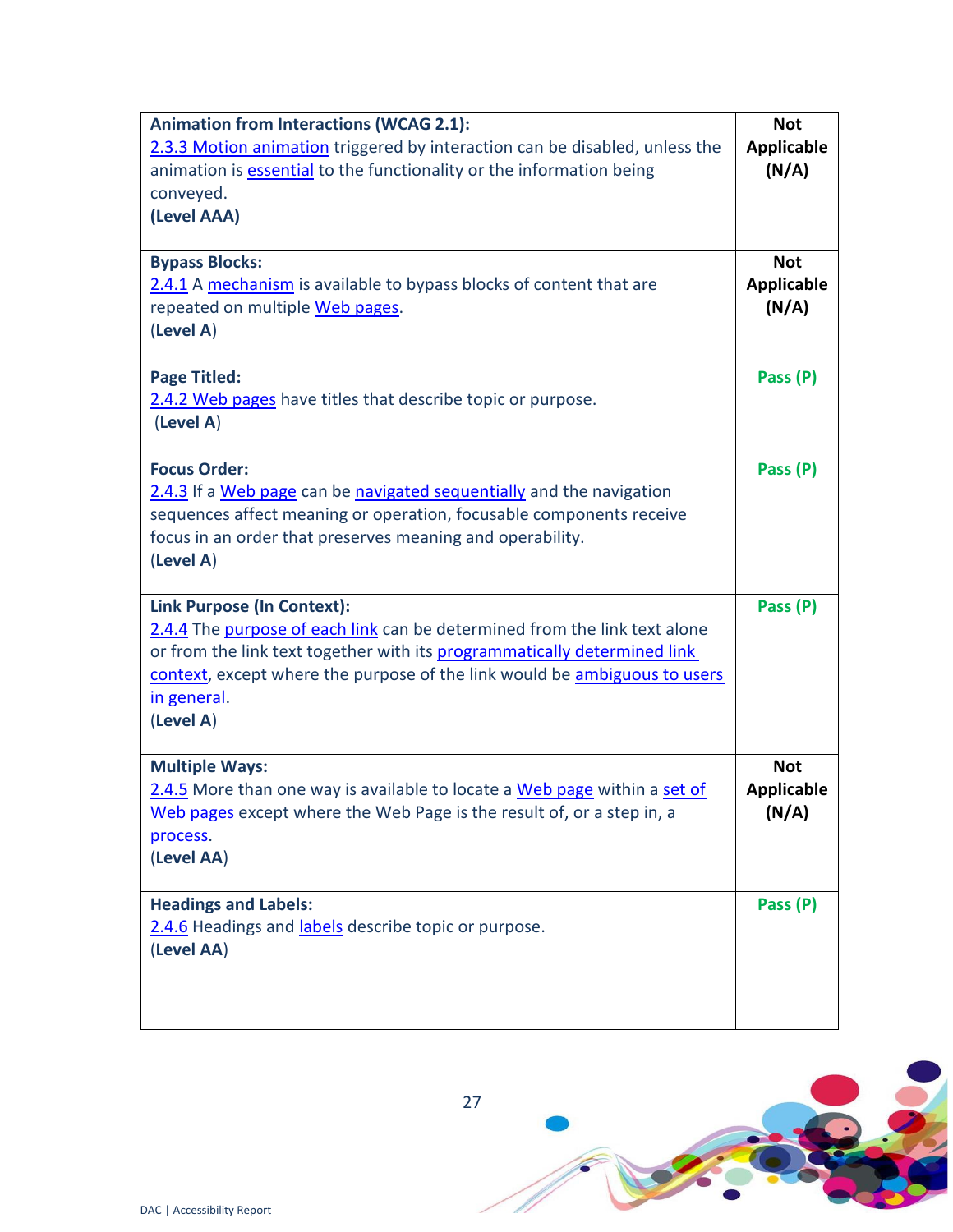| <b>Focus Visible:</b><br>2.4.7 Any keyboard operable user interface has a mode of operation where<br>the keyboard focus indicator is visible.<br>(Level AA)                                                                                                                                                                                                                                                                                                                        | Pass (P)                                 |
|------------------------------------------------------------------------------------------------------------------------------------------------------------------------------------------------------------------------------------------------------------------------------------------------------------------------------------------------------------------------------------------------------------------------------------------------------------------------------------|------------------------------------------|
| Location:<br>2.4.8 Information about the user's location within a set of Web pages is<br>available.<br>(Level AAA)                                                                                                                                                                                                                                                                                                                                                                 | <b>Not</b><br><b>Applicable</b><br>(N/A) |
| <b>Link Purpose (Link Only):</b><br>2.4.9 A mechanism is available to allow the purpose of each link to be<br>identified from link text alone, except where the purpose of the link would<br>be ambiguous to users in general.<br>(Level AAA)                                                                                                                                                                                                                                      | Pass (P)                                 |
| <b>Section Headings:</b><br>2.4.10 Section headings are used to organize the content.<br>Note 1: "Heading" is used in its general sense and includes titles and other<br>ways to add a heading to different types of content.<br>Note 2: This success criterion covers sections within writing, not user<br>interface components. User Interface components are covered under<br><b>Success Criterion 4.1.2.</b><br>(Level AAA)                                                    | Pass (P)                                 |
| <b>Pointer Gestures (WCAG 2.1):</b><br>2.5.1 All functionality that uses multipoint or path-based gestures for<br>operation can be operated with a single pointer without a path-based<br>gesture, unless a multipoint or path-based gesture is essential.<br><b>Note</b><br>This requirement applies to web content that interprets pointer actions (i.e.<br>this does not apply to actions that are required to operate the user agent or<br>assistive technology).<br>(Level A) | <b>Not</b><br><b>Applicable</b><br>(N/A) |

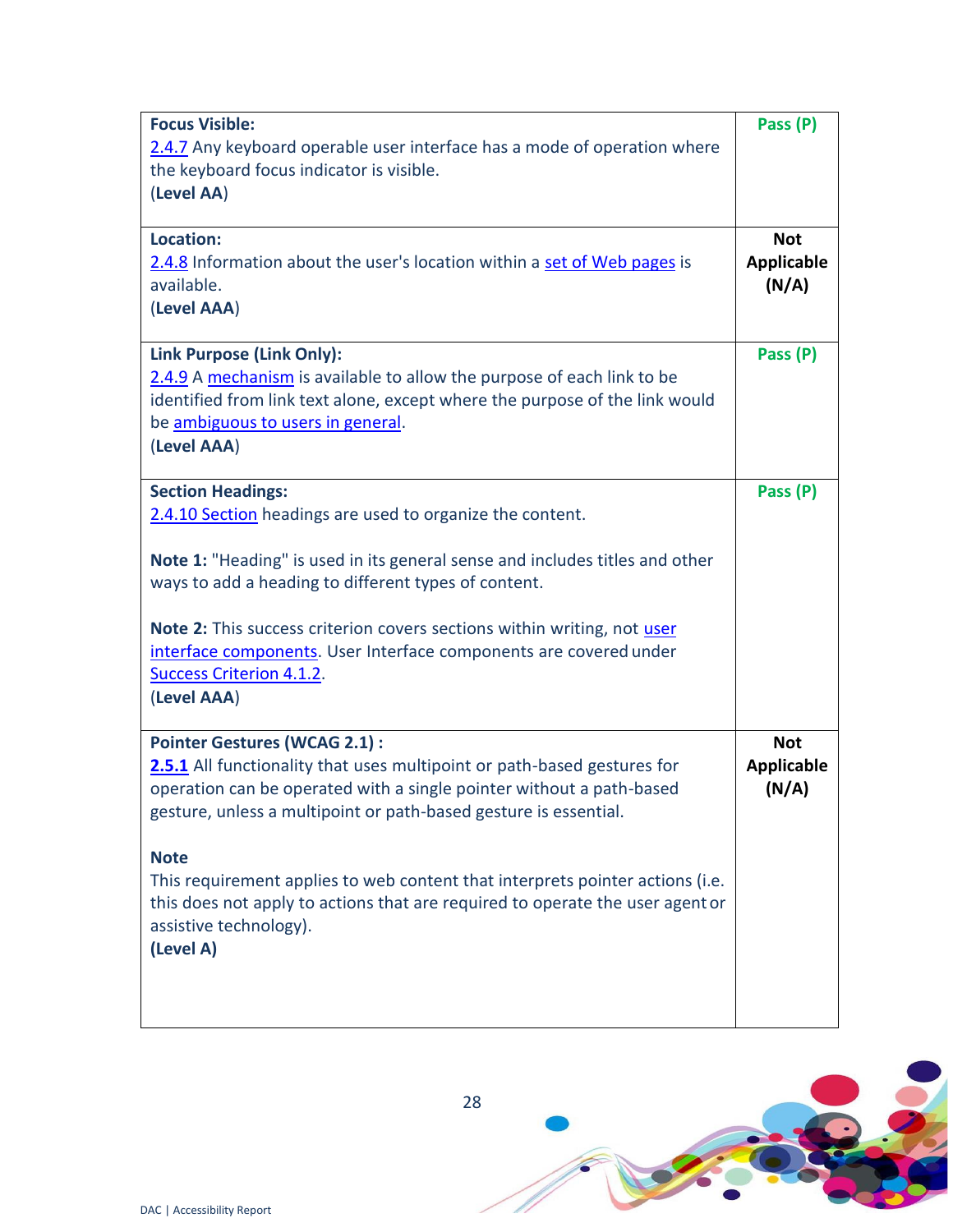| <b>Pointer Cancellation (WCAG 2.1):</b>                                                      | Pass (P)          |
|----------------------------------------------------------------------------------------------|-------------------|
| 2.5.2 For functionality that can be operated using a single pointer, at least                |                   |
| one of the following is true:                                                                |                   |
|                                                                                              |                   |
| <b>No Down-Event</b>                                                                         |                   |
| The <b>down-event</b> of the pointer is not used to execute any part of the                  |                   |
| function;                                                                                    |                   |
| <b>Abort or Undo</b>                                                                         |                   |
| Completion of the function is on the up-event, and a mechanism is available                  |                   |
| to abort the function before completion or to undo the function after                        |                   |
| completion;                                                                                  |                   |
| <b>Up Reversal</b>                                                                           |                   |
| The up-event reverses any outcome of the preceding down-event;                               |                   |
| <b>Essential</b>                                                                             |                   |
| Completing the function on the down-event is essential.                                      |                   |
|                                                                                              |                   |
| <b>Note</b>                                                                                  |                   |
| Functions that emulate a keyboard or numeric keypad key press are                            |                   |
| considered essential.                                                                        |                   |
|                                                                                              |                   |
| <b>Note</b><br>This requirement applies to web content that interprets pointer actions (i.e. |                   |
| this does not apply to actions that are required to operate the user agent or                |                   |
| assistive technology).                                                                       |                   |
| (Level A)                                                                                    |                   |
|                                                                                              |                   |
| Label in Name (WCAG 2.1):                                                                    | Pass (P)          |
| 2.5.3 For user interface components with labels that include text or images                  |                   |
| of text, the name contains the text that is presented visually.                              |                   |
|                                                                                              |                   |
| <b>Note</b>                                                                                  |                   |
| A best practice is to have the text of the label at the start of the name.                   |                   |
| (Level A)                                                                                    |                   |
|                                                                                              |                   |
| <b>Motion Actuation (WCAG 2.1):</b>                                                          | <b>Not</b>        |
| 2.5.4 Functionality that can be operated by device motion or user motion                     | <b>Applicable</b> |
| can also be operated by user interface components and responding to the                      | (N/A)             |
| motion can be disabled to prevent accidental actuation, except when:                         |                   |
|                                                                                              |                   |
| <b>Supported Interface</b>                                                                   |                   |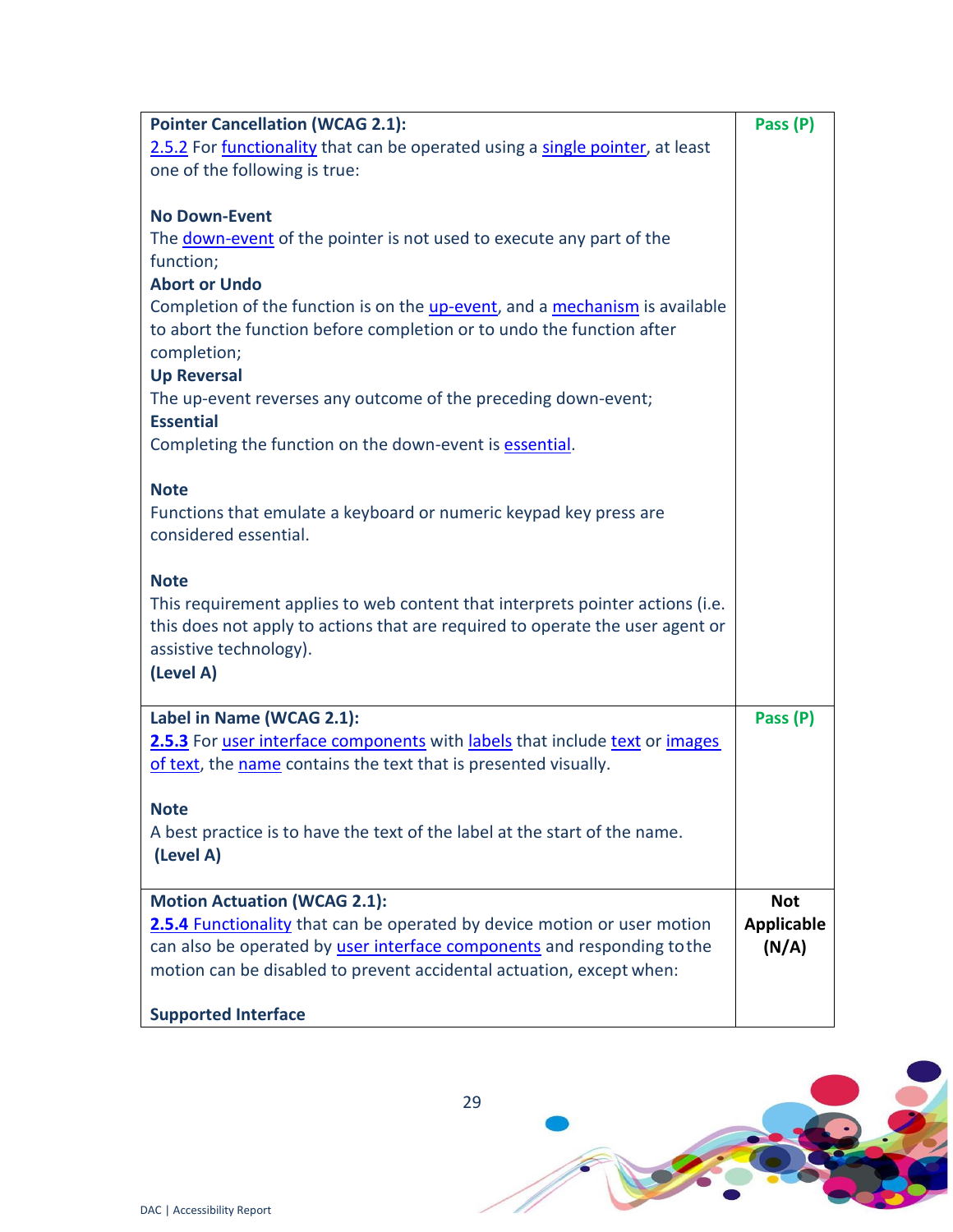| The motion is used to operate functionality through an <b>accessibility</b><br>supported interface; |          |
|-----------------------------------------------------------------------------------------------------|----------|
| <b>Essential</b>                                                                                    |          |
| The motion is <b>essential</b> for the function and doing so would invalidate the                   |          |
| activity.                                                                                           |          |
| (Level A)                                                                                           |          |
|                                                                                                     |          |
| Target Size (WCAG 2.1):                                                                             | Pass (P) |
| 2.5.5 The size of the target for pointer inputs is at least 44 by 44 CSS                            |          |
| pixels except when:                                                                                 |          |
|                                                                                                     |          |
| <b>Equivalent</b>                                                                                   |          |
| The target is available through an equivalent link or control on the same                           |          |
| page that is at least 44 by 44 CSS pixels;                                                          |          |
| <b>Inline</b>                                                                                       |          |
| The target is in a sentence or block of text;                                                       |          |
| <b>User Agent Control</b>                                                                           |          |
| The size of the target is determined by the user agent and is not modified                          |          |
| by the author;                                                                                      |          |
| <b>Essential</b>                                                                                    |          |
| A particular presentation of the target is <b>essential</b> to the information being                |          |
| conveyed.                                                                                           |          |
| (Level AAA)                                                                                         |          |
|                                                                                                     |          |
| <b>Concurrent Input Mechanisms (WCAG 2.1):</b>                                                      | Pass (P) |
| 2.5.6 Web content does not restrict use of input modalities available on a                          |          |
| platform except where the restriction is essential, required to ensure the                          |          |
| security of the content, or required to respect user settings.                                      |          |
| (Level AAA)                                                                                         |          |
|                                                                                                     |          |

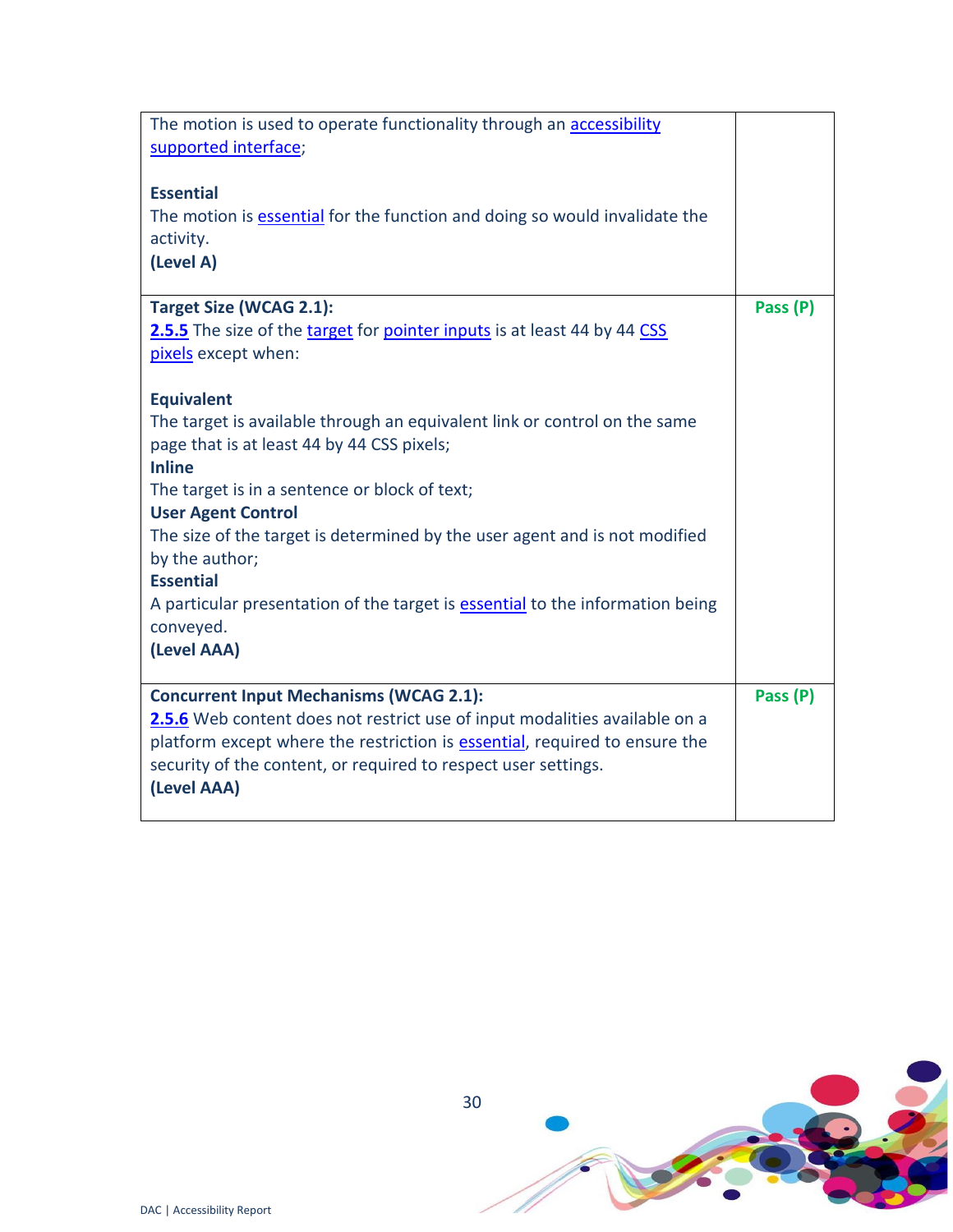| Principle 3: Understandable - Information and<br>the operation of user interface must be<br>understandable.                                                                                                                                                                                                                               |                                          |
|-------------------------------------------------------------------------------------------------------------------------------------------------------------------------------------------------------------------------------------------------------------------------------------------------------------------------------------------|------------------------------------------|
| <b>Language of Page:</b><br>3.1.1 The default human language of each Web page can be<br>programmatically determined.<br>(Level A)                                                                                                                                                                                                         | Pass (P)                                 |
| <b>Language of Parts:</b><br>3.1.2 The human language of each passage or phrase in the content can be<br>programmatically determined except for proper names, technical terms,<br>words of indeterminate language, and words or phrases that have become<br>part of the vernacular of the immediately surrounding text.<br>(Level AA)     | Pass (P)                                 |
| <b>Unusual Words:</b><br>3.1.3 A mechanism is available for identifying specific definitions of words or<br>phrases used in an unusual or restricted way, including idioms and jargon.<br>(Level AAA)                                                                                                                                     | <b>Not</b><br><b>Applicable</b><br>(N/A) |
| <b>Abbreviations:</b><br>3.1.4 A mechanism for identifying the expanded form or meaning of<br>abbreviations is available.<br>(Level AAA)                                                                                                                                                                                                  | <b>Not</b><br><b>Applicable</b><br>(N/A) |
| <b>Reading Level:</b><br>3.1.5 When text requires reading ability more advanced than the lower<br>secondary education level after removal of proper names and titles,<br>supplemental content, or a version that does not require reading ability<br>more advanced than the lower secondary education level, is available.<br>(Level AAA) | <b>Not</b><br><b>Applicable</b><br>(N/A) |
| <b>Pronunciation:</b><br>3.1.6 A mechanism is available for identifying specific pronunciation of<br>words where meaning of the words, in context, is ambiguous without<br>knowing the pronunciation.<br>(Level AAA)                                                                                                                      | <b>Not</b><br><b>Applicable</b><br>(N/A) |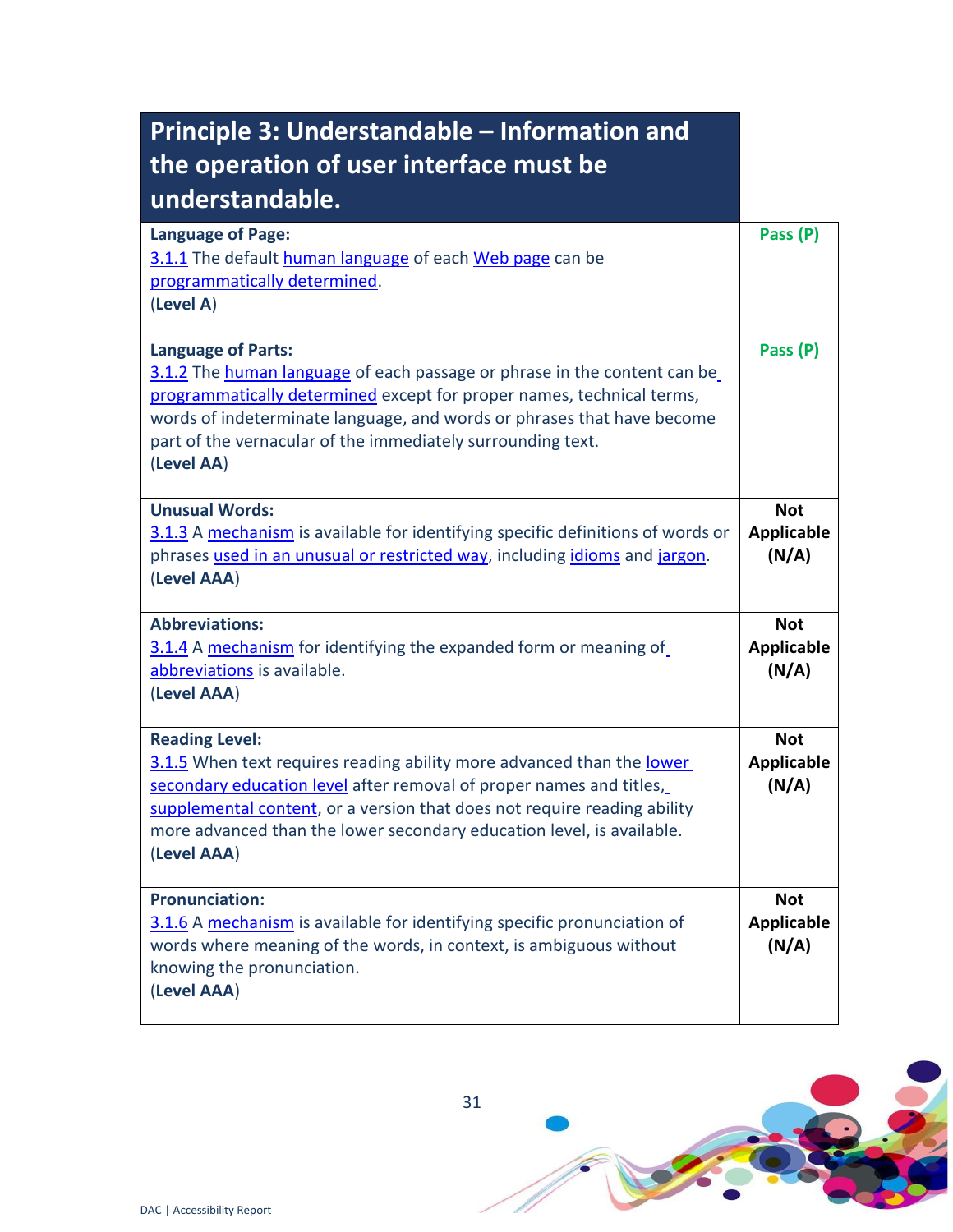| <b>On Focus:</b>                                                                |          |
|---------------------------------------------------------------------------------|----------|
| 3.2.1 When any component receives focus, it does not initiate a change of       |          |
| context.                                                                        |          |
| (Level A)                                                                       |          |
|                                                                                 |          |
| On Input:                                                                       | Pass (P) |
| 3.2.2 Changing the setting of any user interface component does not             |          |
| automatically cause a change of context unless the user has been advised of     |          |
| the behaviour before using the component.                                       |          |
| (Level A)                                                                       |          |
|                                                                                 |          |
| <b>Consistent Navigation:</b>                                                   | Pass (P) |
| 3.2.3 Navigational mechanisms that are repeated on multiple Web pages           |          |
| within a set of Web pages occur in the same relative order each time they       |          |
| are repeated, unless a change is initiated by the user.                         |          |
| (Level AA)                                                                      |          |
|                                                                                 |          |
| <b>Consistent Identification:</b>                                               | Pass (P) |
| 3.2.4 Components that have the same functionality within a set of Web           |          |
| pages are identified consistently.                                              |          |
| (Level AA)                                                                      |          |
|                                                                                 |          |
| <b>Change on Request:</b>                                                       | Pass (P) |
| 3.2.5 Changes of context are initiated only by user request or a mechanism      |          |
| is available to turn off such changes.                                          |          |
| (Level AAA)                                                                     |          |
|                                                                                 |          |
| <b>Error Identification:</b>                                                    | Pass (P) |
| 3.3.1 If an input error is automatically detected, the item that is in error is |          |
| identified and the error is described to the user in text.                      |          |
| (Level A)                                                                       |          |
|                                                                                 |          |
| <b>Labels or Instructions:</b>                                                  | Pass (P) |
| 3.3.2 Labels or instructions are provided when content requires user input.     |          |
| (Level A)                                                                       |          |
|                                                                                 |          |
| <b>Error Suggestion:</b>                                                        | Pass (P) |
| 3.3.3 If an <i>input error</i> is automatically detected and suggestions for    |          |
| correction are known, then the suggestions are provided to the user, unless     |          |
|                                                                                 |          |
| it would jeopardize the security or purpose of the content. (Level AA)          |          |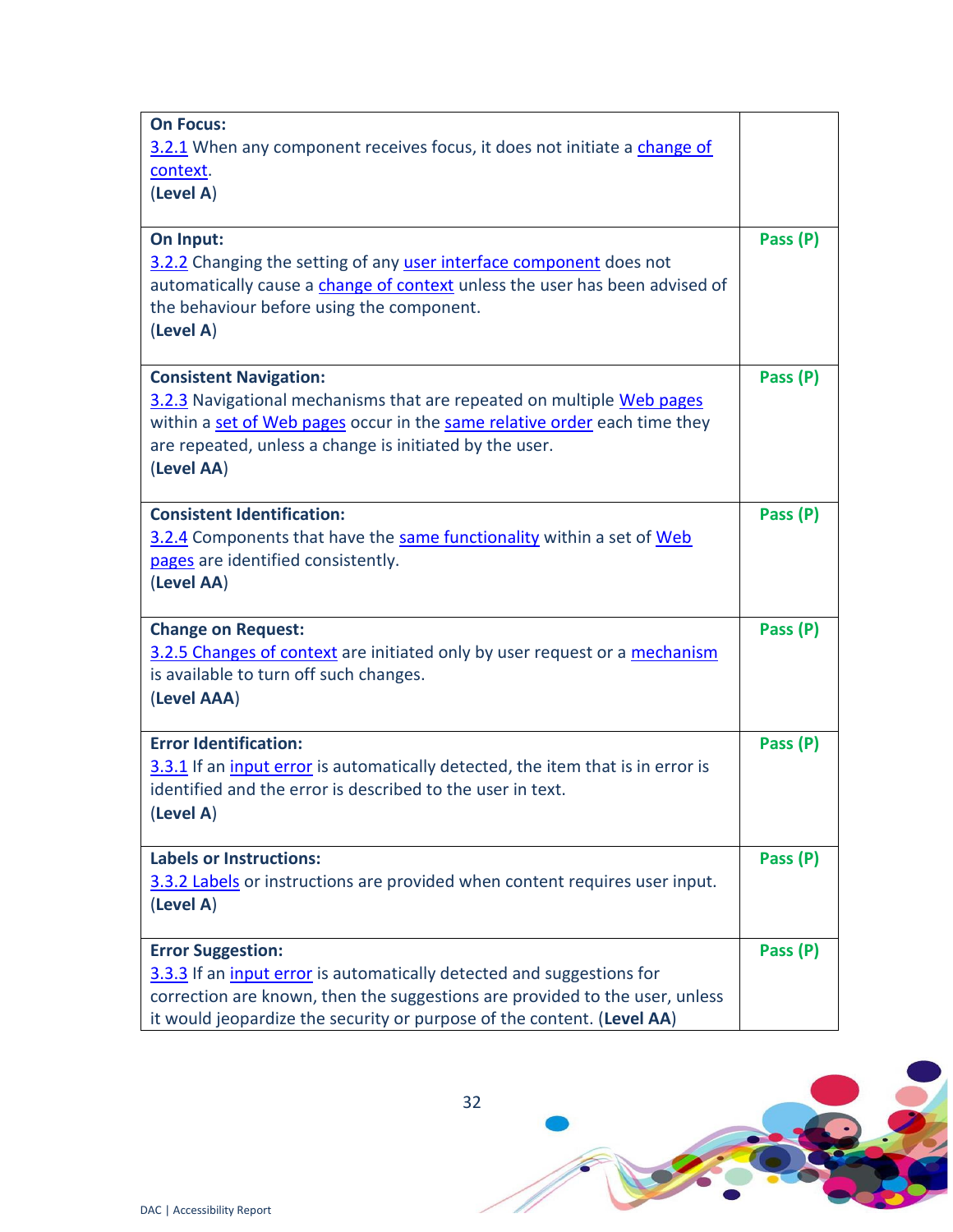| <b>Error Prevention (Legal, Financial, Data):</b>                                                                                                                                                                                                                                                                                   | <b>Not</b>        |  |  |
|-------------------------------------------------------------------------------------------------------------------------------------------------------------------------------------------------------------------------------------------------------------------------------------------------------------------------------------|-------------------|--|--|
| 3.3.4 For Web pages that cause legal commitments or financial transactions                                                                                                                                                                                                                                                          | <b>Applicable</b> |  |  |
| for the user to occur, that modify or delete user-controllable data in data                                                                                                                                                                                                                                                         |                   |  |  |
| storage systems, or that submit user test responses, at least one of the                                                                                                                                                                                                                                                            |                   |  |  |
| following is true:                                                                                                                                                                                                                                                                                                                  |                   |  |  |
| 1. Reversible: Submissions are reversible.<br>2. Checked: Data entered by the user is checked for input errors and<br>the user is provided an opportunity to correct them.<br>3. Confirmed: A mechanism is available for reviewing, confirming, and<br>correcting information before finalizing the submission.<br>(Level AA)       |                   |  |  |
| Help 3.3.5 Context-sensitive help is available.                                                                                                                                                                                                                                                                                     | Pass (P)          |  |  |
| • Provide instructions and cues in context to help inform completion and                                                                                                                                                                                                                                                            |                   |  |  |
| submission.                                                                                                                                                                                                                                                                                                                         |                   |  |  |
| (Level AAA)                                                                                                                                                                                                                                                                                                                         |                   |  |  |
|                                                                                                                                                                                                                                                                                                                                     |                   |  |  |
| <b>Error Prevention (All):</b>                                                                                                                                                                                                                                                                                                      | Pass (P)          |  |  |
| 3.3.6 For Web pages that require the user to submit information, at least                                                                                                                                                                                                                                                           |                   |  |  |
| one of the following is true:                                                                                                                                                                                                                                                                                                       |                   |  |  |
| Reversible: Submissions are reversible.<br>Checked: Data entered by the user is checked for <i>input errors</i> and the user<br>is provided an opportunity to correct them.<br><b>Confirmed:</b> A mechanism is available for reviewing, confirming, and<br>correcting information before finalizing the submission.<br>(Level AAA) |                   |  |  |

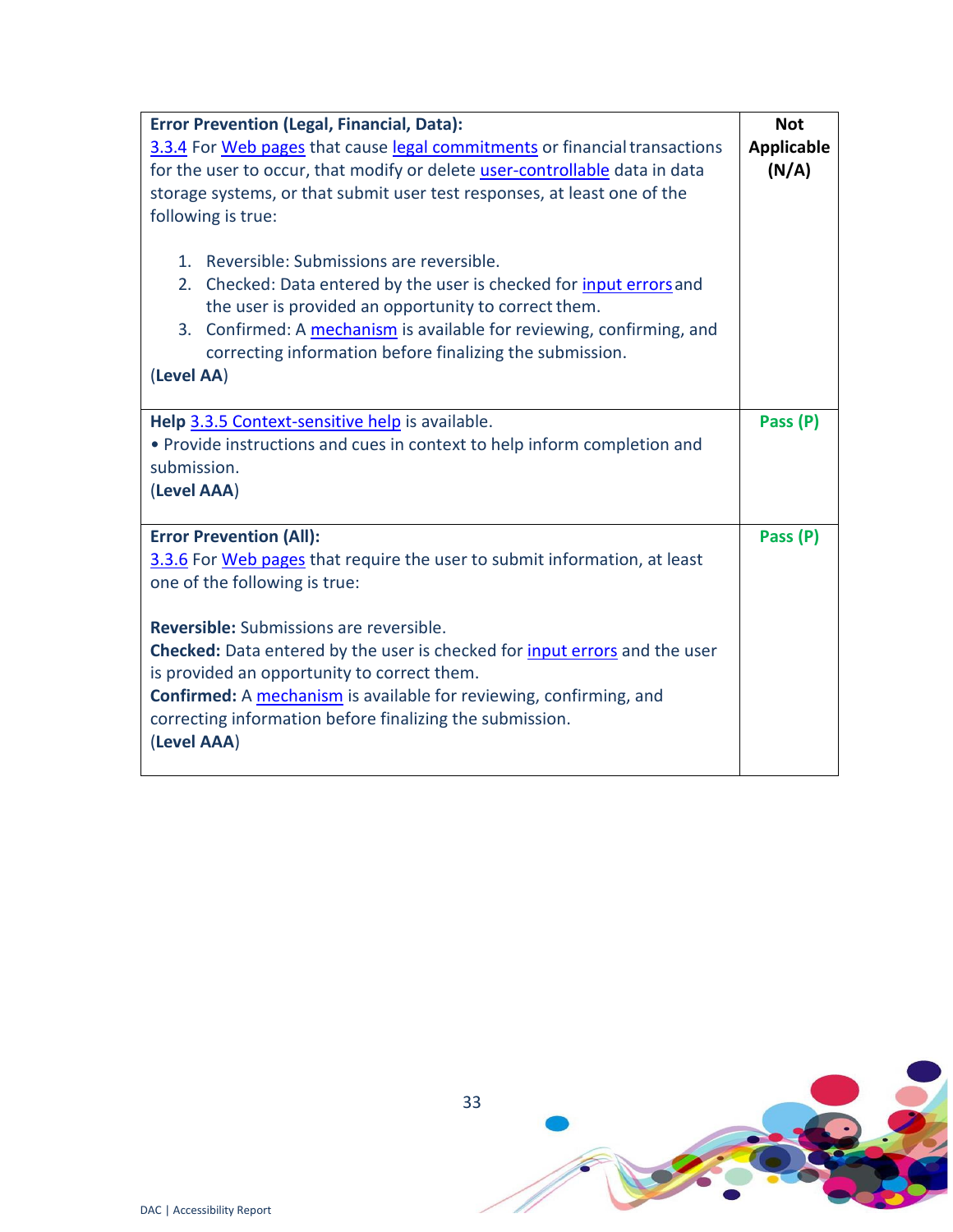| Principle 4: Robust – Content must be robust<br>enough that it can be interpreted reliably by a<br>wide variety of user agents, including assistive<br>technologies                                                                                                                                                                                                                                                                                                                                                                                                                                                                                                                     |          |
|-----------------------------------------------------------------------------------------------------------------------------------------------------------------------------------------------------------------------------------------------------------------------------------------------------------------------------------------------------------------------------------------------------------------------------------------------------------------------------------------------------------------------------------------------------------------------------------------------------------------------------------------------------------------------------------------|----------|
| <b>Parsing:</b><br>4.1.1 In content implemented using mark-up languages, elements have<br>complete start and end tags, elements are nested according to their<br>specifications, elements do not contain duplicate attributes, and any IDs are<br>unique, except where the specifications allow these features.<br>Note: Start and end tags that are missing a critical character in their<br>formation, such as a closing angle bracket or a mismatched attribute value<br>quotation mark are not complete.<br>(Level A)                                                                                                                                                               | Pass (P) |
| Name, Role, Value:<br>4.1.2 For all user interface components (including but not limited to: form<br>elements, links and components generated by scripts), the name and role can<br>be programmatically determined; states, properties, and values that can be<br>set by the user can be programmatically set; and notification of changes to<br>these items is available to user agents, including assistive technologies.<br>Note: This success criterion is primarily for Web authors who develop or<br>script their own user interface components. For example, standard HTML<br>controls already meet this success criterion when used according to<br>specification.<br>(Level A) | Pass (P) |
| <b>Status Messages (WCAG 2.1)</b><br>4.1.3 In content implemented using mark-up languages, status messages can<br>be programmatically determined through role or properties such that they<br>can be presented to the user by assistive technologies without receiving<br>focus.<br>(Level AA)                                                                                                                                                                                                                                                                                                                                                                                          | Pass (P) |

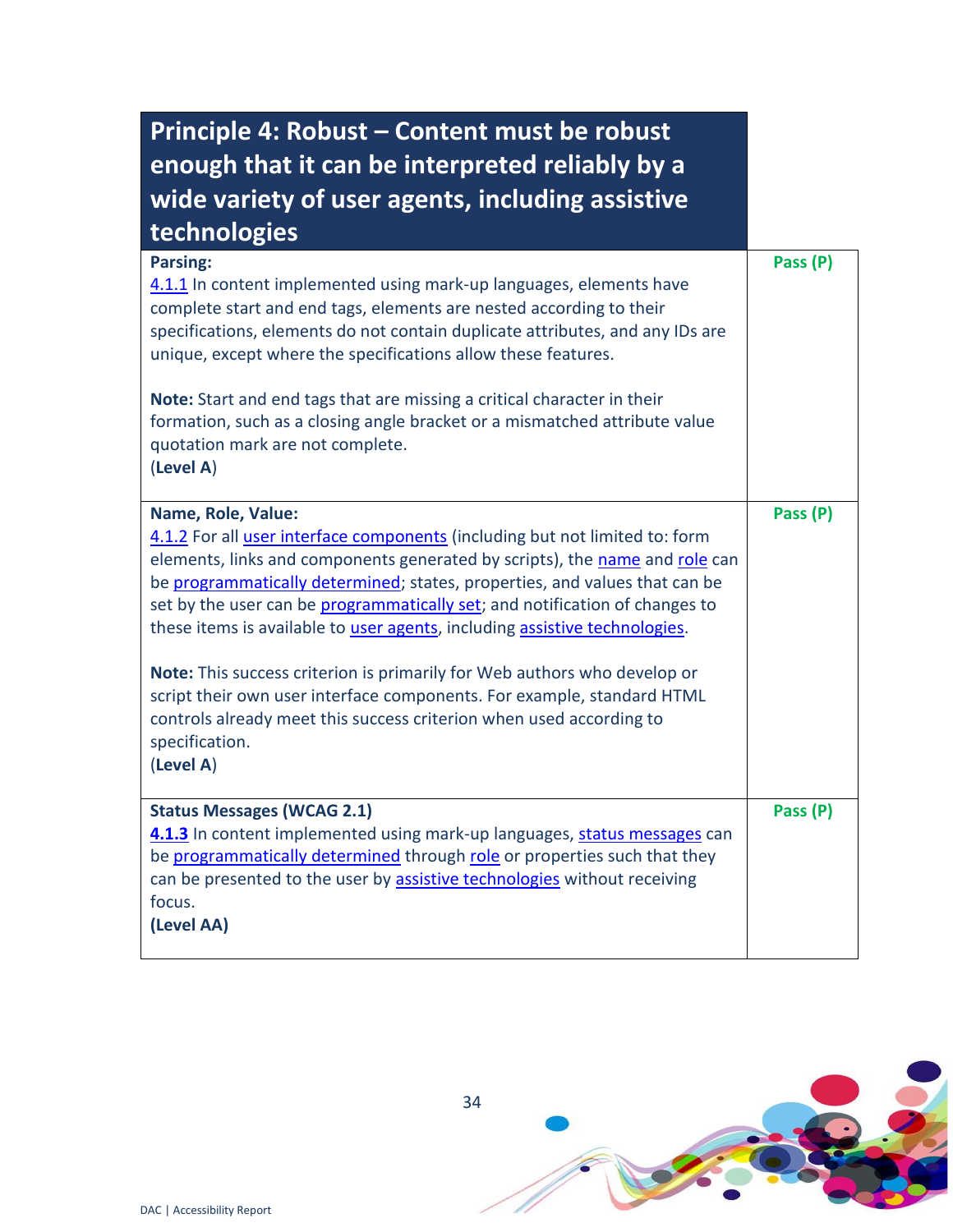### <span id="page-34-0"></span>**Appendix III**

### <span id="page-34-1"></span>**The Process**

The website is measured against the Web Accessibility Initiative's (WAI) Web Content Accessibility Guidelines 2.1 (WCAG 2.1) to give an accurate feedback on any non-compliant issues. To attain our standard accreditation all A and AA criteria must be achieved.

To give a more accurate review of the website the DAC team employ two differing testing processes.

The first is a manual technical audit using automated tools and the second a dedicated team of user testers with differing disabilities test using a range of adaptive technologies. The findings of both testing teams are then combined to give the client far more accurate feedback on the website.

By using the testing team in conjunction with an automated procedure a more accurate set of results are made available.

This report combines technical auditing with disabled user feedback. The test does not list each specific area that requires change but highlights patterns of problems where they exist. Each section of the report includes a qualifying statement of pass, fail or recommendation to help developers quickly identify which parts of the website need the most urgent attention.

<span id="page-34-2"></span>

| $\sqrt{2}$ |  |  |
|------------|--|--|
|            |  |  |

#### Pass

This means that for this section of the report, the website meets the expectations of the testing team and that there were no major issues encountered that would significantly affect their browsing experience.

#### Fail

Websites that have one or more issues will have a fail flagged for that section. There will be a list of actions that the developers need to address to make sure that the website meets the expectations of the DAC testing team.

#### Not Applicable

The technology or criteria measured against is not present on the website.

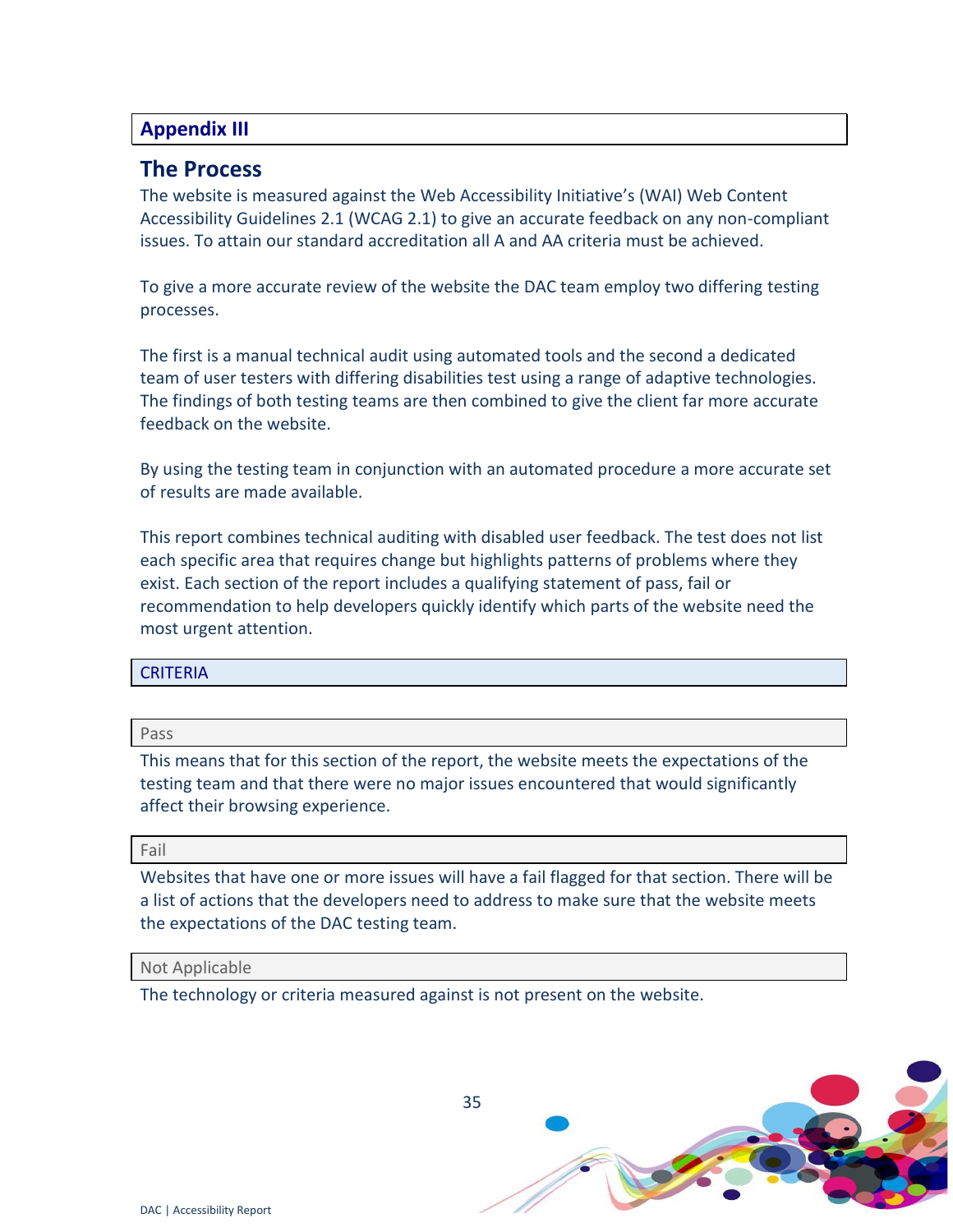#### <span id="page-35-0"></span>[DAC](http://www.digitalaccessibilitycentre.org/) Testing Procedure

The website is tested by a team of experienced auditors, many of who are disabled individuals and users of adaptive technology. The combination of subjective pan-disability user feedback and comprehensive technical auditing allows us to measure how the website performs technically and practically, thereby offering an essential added dimension to our test results that other methods of testing cannot provide.

#### User Testing

Manual accessibility checking was conducted by a team of disabled individuals, using a range of adaptive technologies (hardware and software designed to facilitate the use of computers by people with disabilities). This may include:

**NVDA:** a screen reader and application used by those who are blind.

**ZoomText:** a magnification application used by those with low vision.

**JAWS**: a screen reader used by blind people to access pages.

- **Dragon Naturally Speaking**: voice activated software used by those that do not use a conventional input device such as a keyboard or mouse.
- **Switch Access**: used by those with severe mobility impairments to input commands to a computer.
- **Keyboard Only**: some users with mobility impairments have difficulty making precise movements required by pointing devices such as a mouse; therefore, a keyboard is used as the exclusive input device.
- **Readability**: Manual checks were made to assess the suitability of a page for those with colour blindness and dyslexia.
- **Deaf/Hard of hearing**: Manual checks were made to assess the suitability of a page for those with hearing impairments.
- **Learning difficulties**: Manual checks were made to assess the suitability of a page for those with learning difficulties.

| <b>Technical Auditing</b> |  |
|---------------------------|--|

Technical auditing involves the experienced application of a number of technical auditing and standards compliance assessment tools. This combined with an extensive knowledge of WCAG, its application and wider global practice provides the DAC website with further credibility and quality.